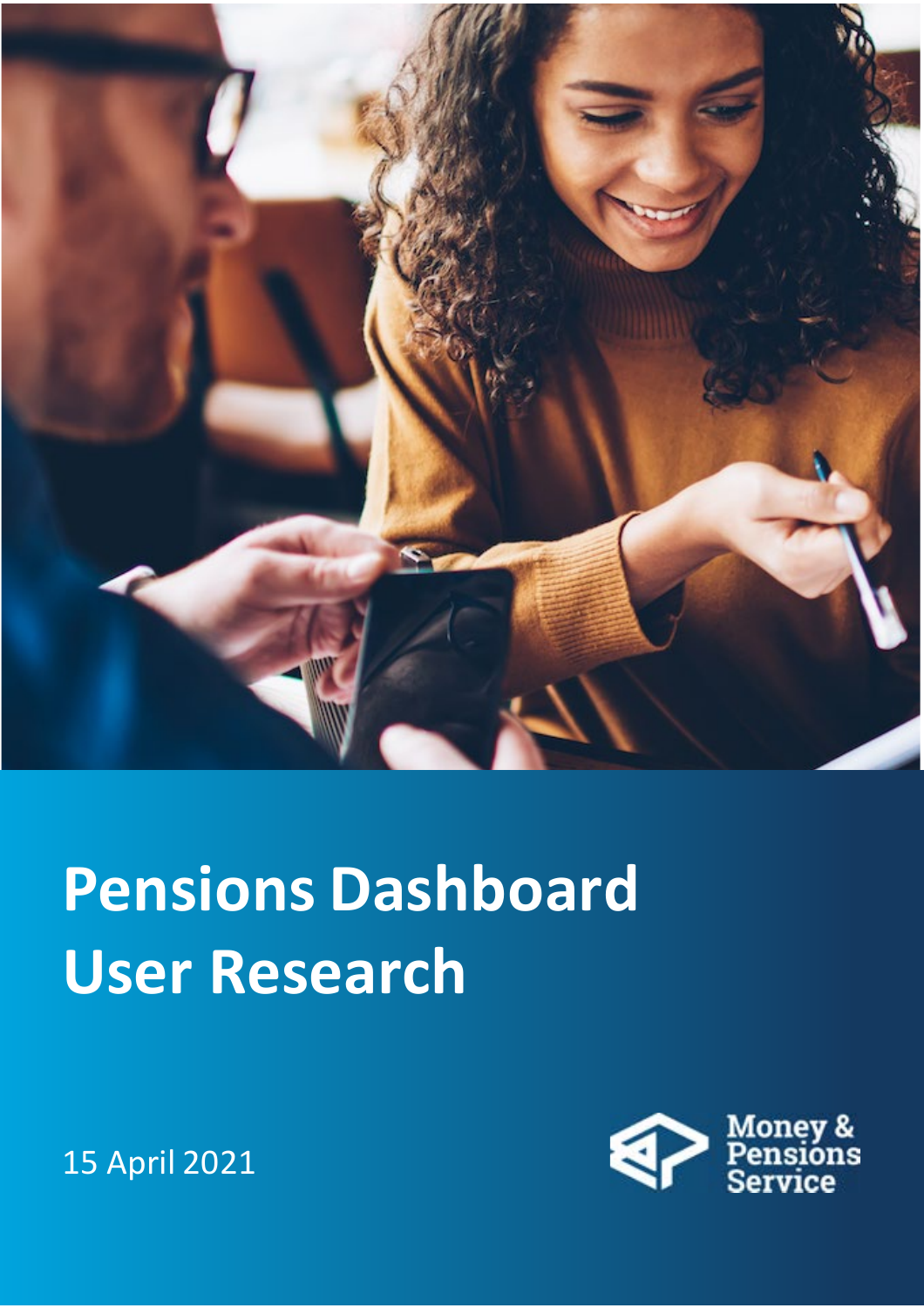# **Table of contents**

| MethodologyError! Bookmark not defined. |
|-----------------------------------------|
|                                         |
| Logging into the dashboard 11           |
|                                         |
| Accessing support and guidance 19       |
| Information and guidance needs 24       |
|                                         |
|                                         |
|                                         |
|                                         |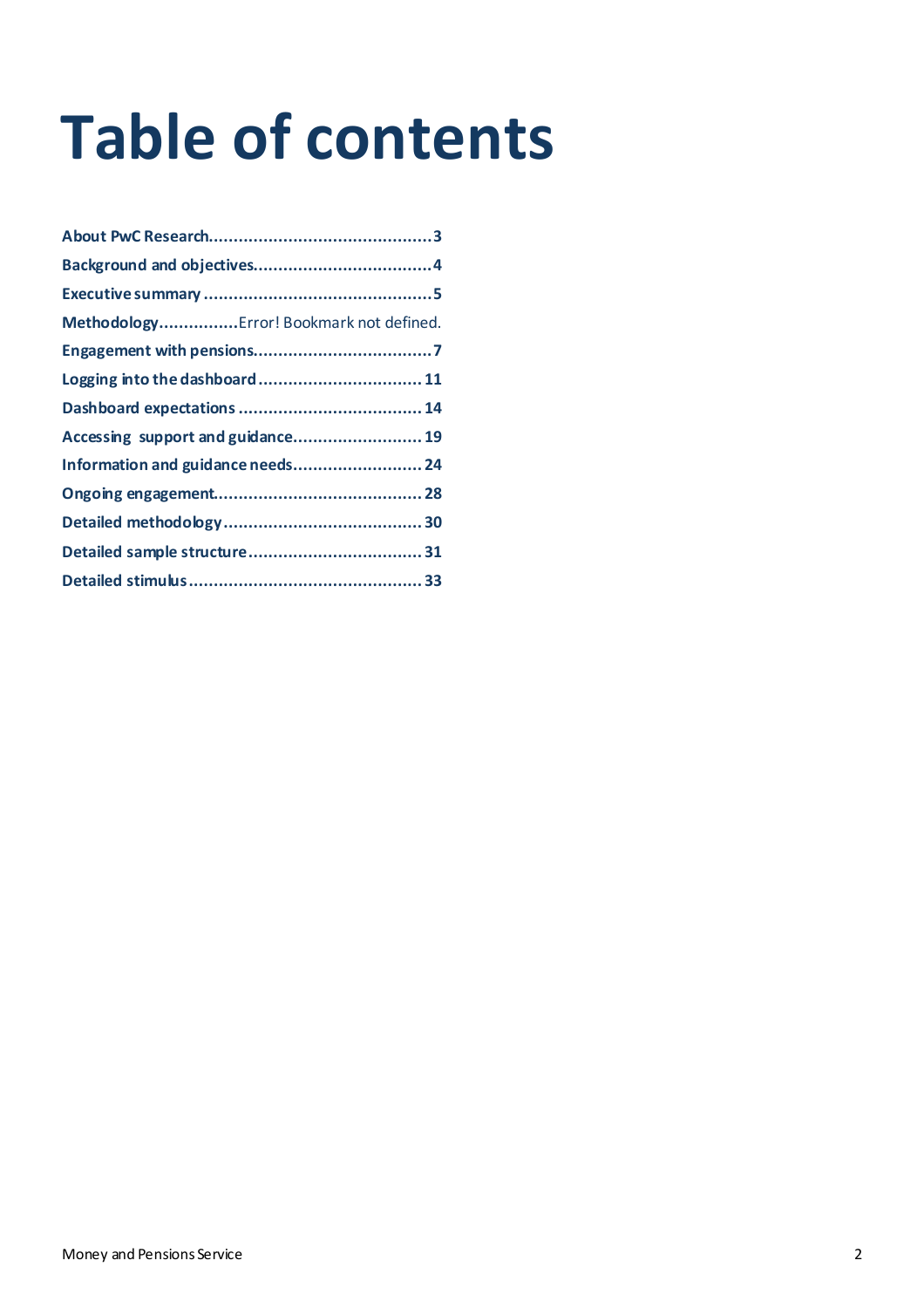## <span id="page-2-0"></span>**About PwC Research**

PwC Research is PwC's Global Centre of Excellence for Market Research. Theyhave full service market research agency capabilities delivered in house with a team of over 100 research professionals.

They provide deep insight into consumer, employee and business audiences for a range of private clients, public sector organisations and charities.

PwC Research is an MRS Company Partner. All MRS Company Partners and their employees agree to adhere to the MRS Code of Conduct and the MRS Company Partner Quality Commitment whilst undertaking research.

This independent research was commissioned by the Money & Pensions Service



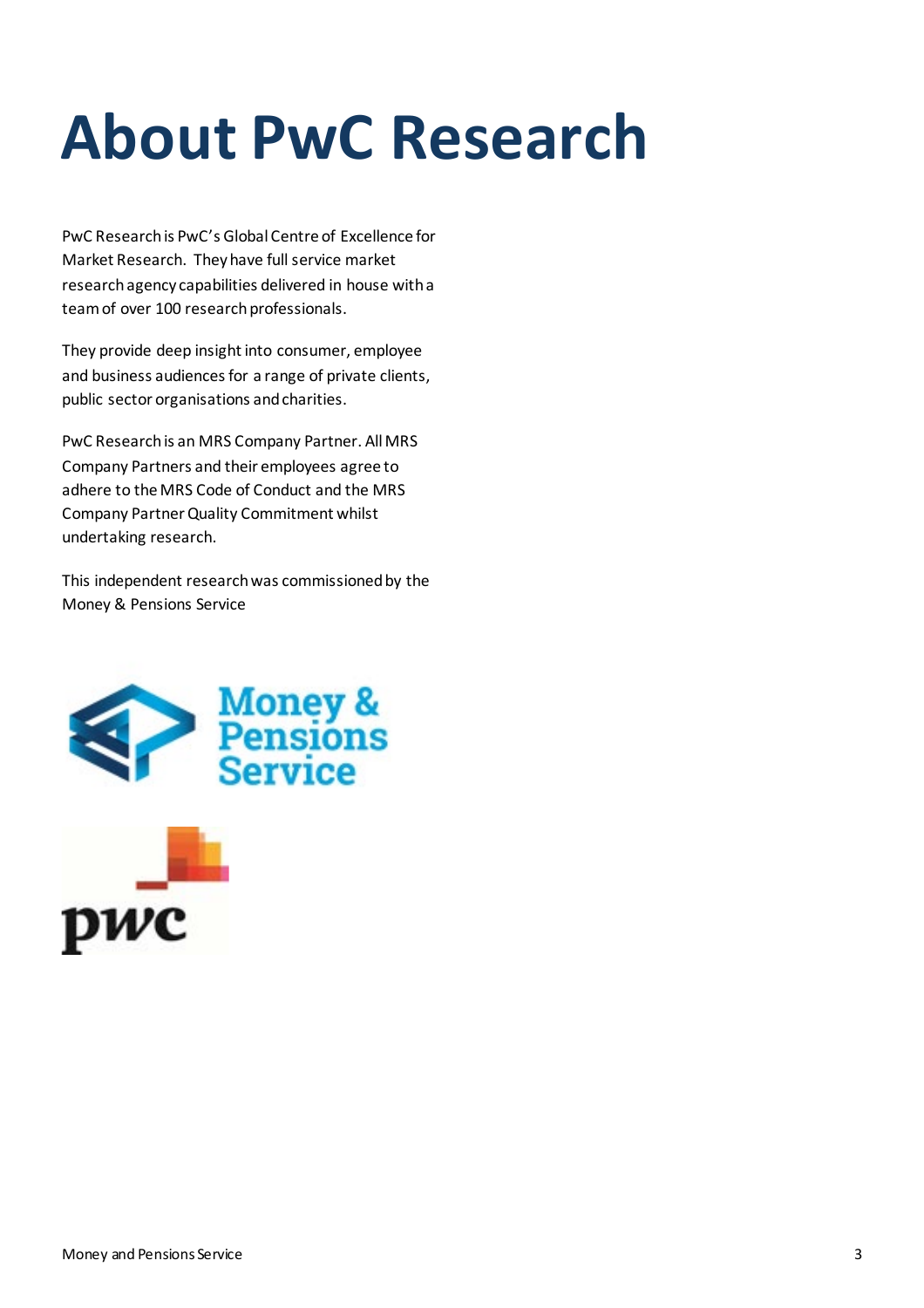# <span id="page-3-0"></span>**Background and objectives**

### **How can the Money and Pension Service help connect individuals with their pensions?**

The Money and Pensions Service was tasked by Government to create and run a non-commercial dashboard – the MaPS Dashboard. A crossdepartmental team has been working to make this happen and is in the process of developing a pensions dashboard, which "aims to help individuals to access their pensions information online, securely and all in one place".

Reconnecting users with their pensions will help build their sense of ownership and empower individuals to engage with their pensions, plan for the future and enhance their financial wellbeing.

A key consideration is that once people are able to see what they have in their pensions, this will trigger other questions in people's minds. This highlights a need to help them better understand what they have and how they can use that information to help them plan for and in later life. The main focus for the MaPS Dashboard has therefore been on mapping the consumer journey, and developing insight into the types of consumers who might use pensions dashboards, their onward journeys and what they might need to enable them to support decision making and, importantly help avoid potentially detrimental decisions.

MaPS commissioned PwC Research to carry out qualitative research to understand and explore:

- Attitudes, behaviours, needs and expectations of potential dashboard users
- What additional guidance and support users need beyond a view of their pensions data
- What consumers would want to do upon seeing dashboards to inform our customer journey design
- How open users would be to creating a profile with MaPS

This research is separate to, but largely complementary to the qualitative research recently commissioned by the Pensions Dashboards Programme which focussed on understanding how potential users may react to:

- information that is presented to them (and has been outlined in data standards publication)
- partial information about their pensions and
- envisaged system requirements and likely user journeys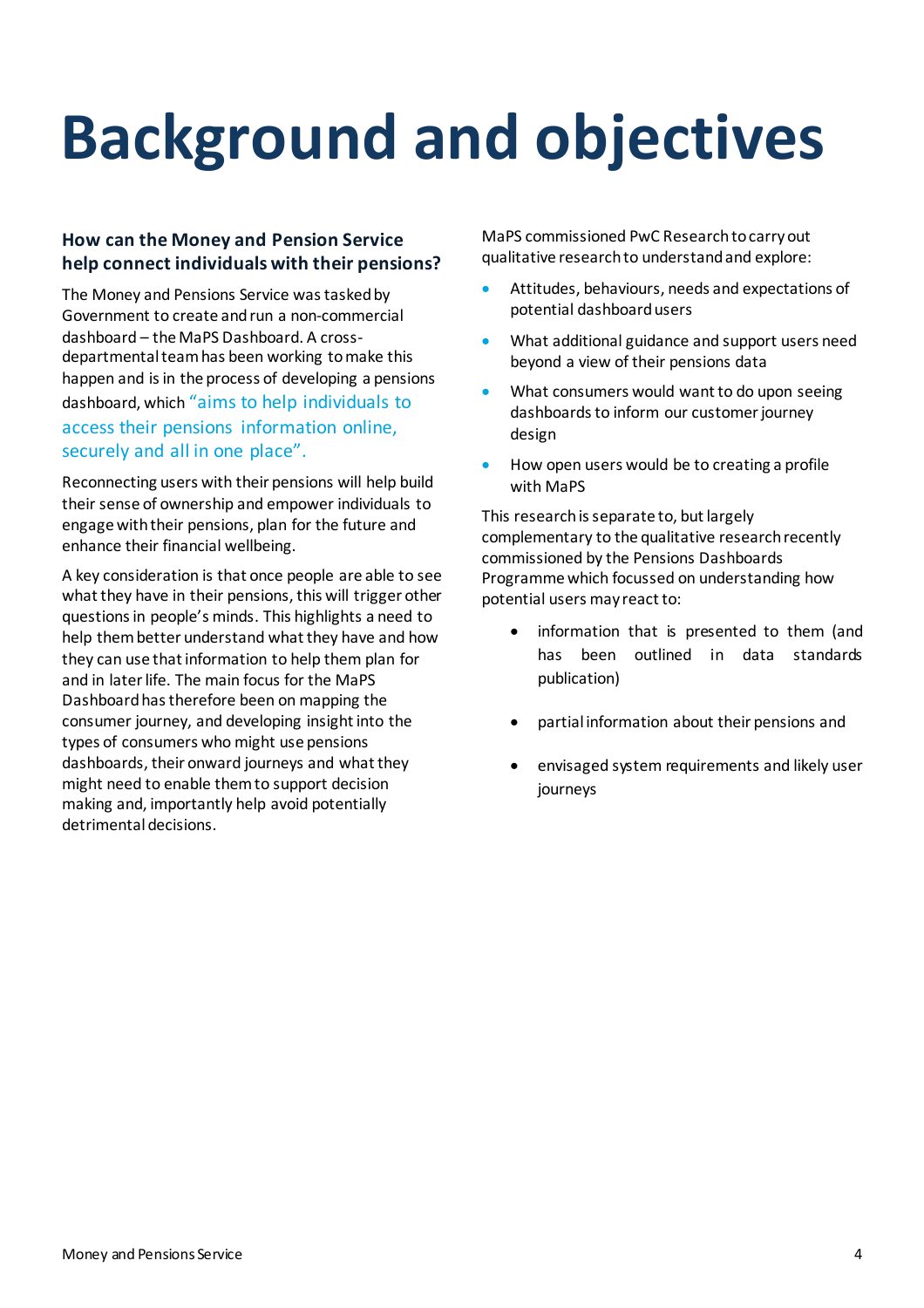## <span id="page-4-0"></span>**Executive summary**

**This research found a high likelihood to use a pensions dashboard in general across all audiences, it has something to offer across levels of engagement**

- By providing a big picture view of their pensions, a dashboard appeals across audiences –by providing total pension income, state pension view and reconnecting users with 'lost' pensions
- Even individuals that might be considered to be more highly engaged have gaps in knowledge and will benefit from the dashboard and supporting guidance - especially in later stages of their pension journey
- While some pensions not being available on the dashboard will be disappointing, clear explanations and the ability to set up notifications would help to mitigate this
- Users value the independence and data security reassurances of the Government link.
- If required to login to use a dashboard service, users have a preference to create a login with the dashboard provider or use the Gov.uk verify login

**Majority are happy to create a profile as they see value in having more tailored, personalised information and guidance**

- Profile creation needs to take place after users have accessed the dashboard when they are engaged and realise the value that profile creation will bring
- Profile creation is likely to be done via a laptop but some prefer using apps, the dashboard and supporting guidance will need to be accessible on both to have broad appeal

### **Tools that allow users to play around with contributions, retirement ages, lifestyles and retirement options are seen as the most valuable**

To help users once they have seen their pension data on a dashboard, as part of broader guidance offering, providing basic tools that help users plan for retirement, with the ability to do more sophisticated calculations for the more engaged would enhance the experience for all audiences

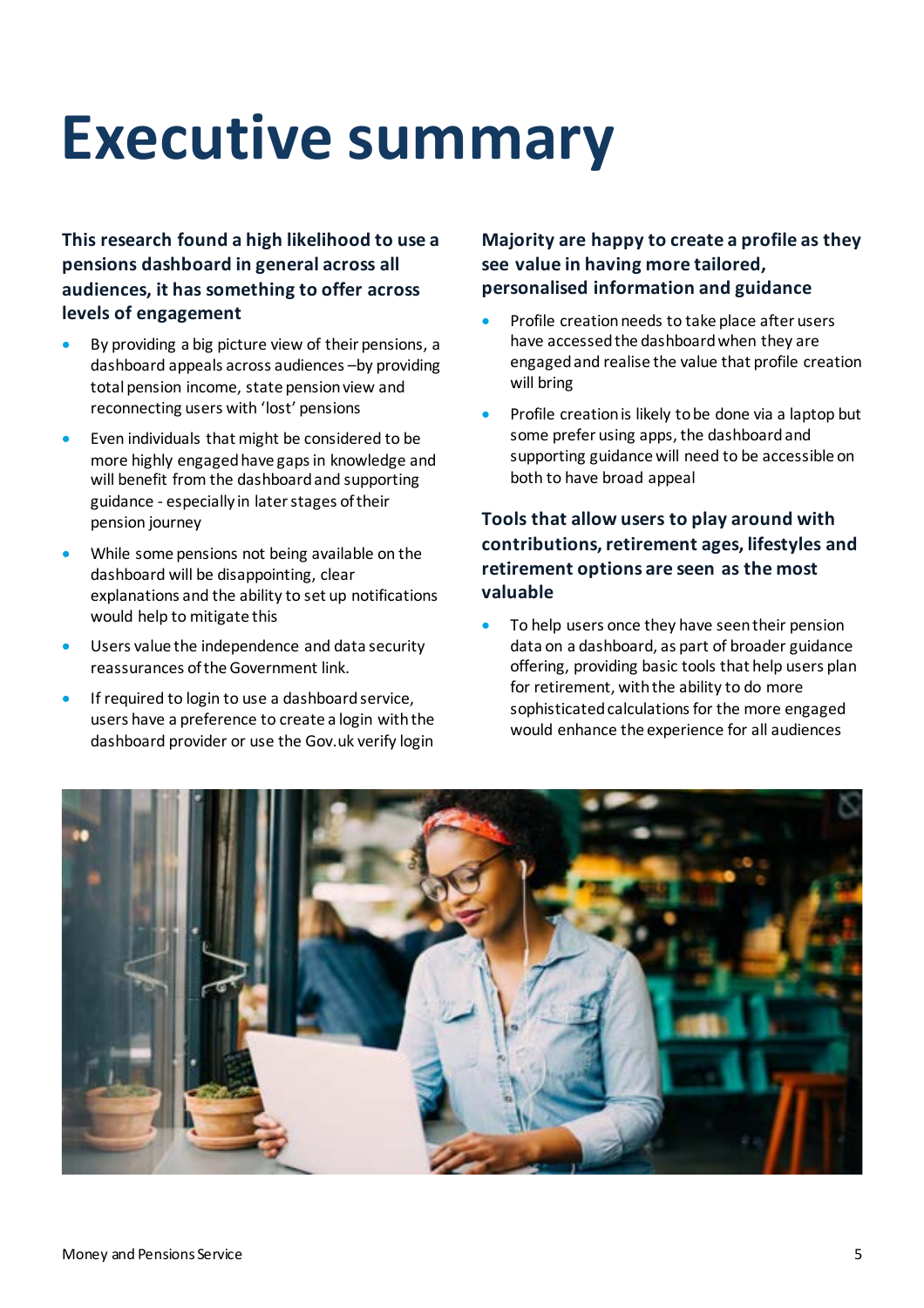# **Methodology**

### **A bespoke, reflective approach to interviews was used to identify unconsidered needs**

A key aim of the research was to allow individuals to identify their own needs/expectations as well as exploring their reactions to a pensions dashboard and what it could offer. Therefore, reconvened reflective interviews were carried out to capture both spontaneous and considered thoughts. This approach enabled participants to access and articulate their needs with regard to information and guidance.

### **Interview structure**



### **15 minute initial interview**

Discussion of general attitudes and behaviours as well as initial needs and wants from a dashboard

| o |  |
|---|--|
|   |  |

### **Pensions task**

To log onto pension provider(s) sites and review content available – focusing on information/guidance provided vs needed



**30-45 minute reflective interview**

Detailed exploration of their dashboard expectations and key information/guidance needed

60 participants with uncrystallised pension benefits were recruited across the UK and interviewed in-home via video between March - April 2021. Participants were recruited from different backgrounds and at different stages of their retirement journey, including a mix of:

| <b>Socioeconomic</b> | <b>Demographic</b>    |
|----------------------|-----------------------|
| grading              | factors               |
| Pension(s) and       | <b>Stated pension</b> |
| finance              | literacy and          |
| arrangements         | engagement            |

**Stated** pension literacy was defined by asking how frequently participants engaged with their pension(s) provider and how confident they felt with pensions and financial planning for retirement. An even split of **self-stated** high, medium and low pension literacy users were recruited for this research. The research revealed however that in many cases, individuals overstate their confidence and knowledge of pensions and retirement planning and we go on to discuss this in detail in the next chapter.

For a more detailed breakdown of sample structure and definitions, please refer to the detailed sample structure in the appendix.

Throughout the report, key findings have been highlighted using the following graphic:

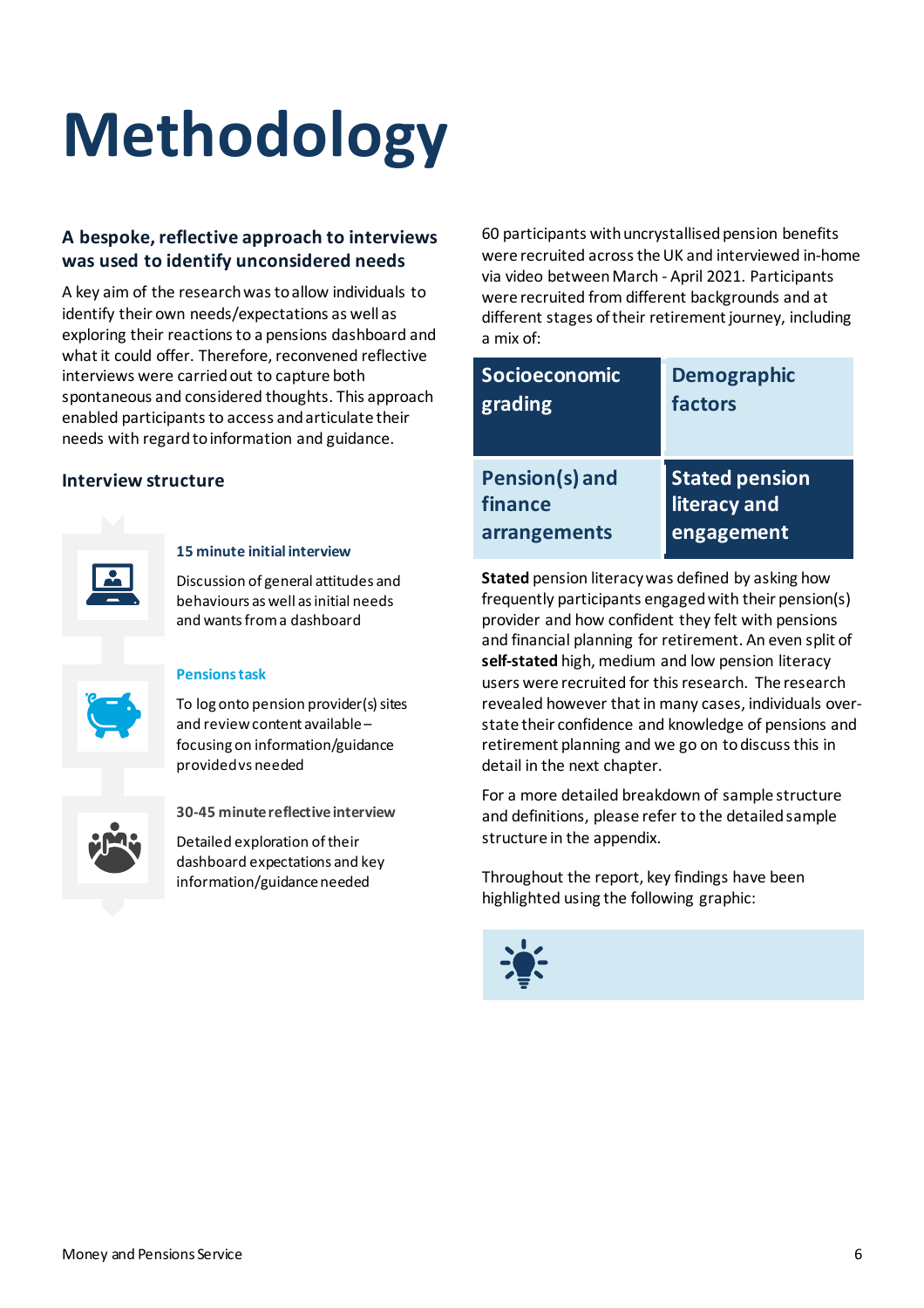## <span id="page-6-0"></span>**Engagement with pensions**

Self-assessed pension literacy was used to split the sample by how knowledgeable and engaged users feel around pensions and financial planning for retirement.

- A user with high stated pension literacy felt knowledgeable about pensions and the information presented in annual pension statements, were confident in their retirement plans and regularly engaged with their pension provider (once a year or more)
- A user with low stated pension literacy had little confidence in understanding their annual pension(s) statement and what they needed to do to maximise their retirement income, and rarely interacted with their pension provider (less than once a year)

Those with higher engagement interact with pensions using a greater variety of tools and channels, and more frequently than those less engaged, including:

- Reviewing annual paper statements
- Developing retirement plans, including estimating income needed for retirement and setting contribution levels accordingly
- Accessing online account(s) of pension provider
- Contacting provider directly e.g. phone, email
- Using online tools e.g. pension calculator
- Hiring an independent financial advisor (IFA)

### **Users' stated pension literacy often doesn't match their actual understanding and knowledge**

An even split of **stated** pension literacy was recruited, however users frequently had lower than stated pension literacy. Although users initially felt confident in their pension knowledge, there were still barriers to understanding in relation to financial jargon, the options available in retirement and how their pensions are invested along with associated risk levels. These only became apparent after they explored their pensions in more detail prior to the reflective interview.

Filling knowledge gaps emerged as a key priority among all users and this need becomes more pressing the closer users are to the end of their pension journey, when they are closer to making retirement decisions.

### **Engagement with pensions and retirement planning determines expectations and needs**

Users' needs and expectations are strongly influenced by their engagement, both in frequency and through the range of information and tools they use to interact with pensions and retirement planning. Key differences in dashboard needs and expectations between high and low engaged users will be highlighted throughout this report.

"It would be good to get some 'what if' scenarios, so showing me what will happen if interest falls to negative rates or what if it rises to 10%, that's the sort of thing I would like to know"

Male, 63, Retiring soon, high engagement

"This would really help me in just giving me some information, advice and guidance on how I can best plan for my future"

Male, 24, Starting out, Low Engagement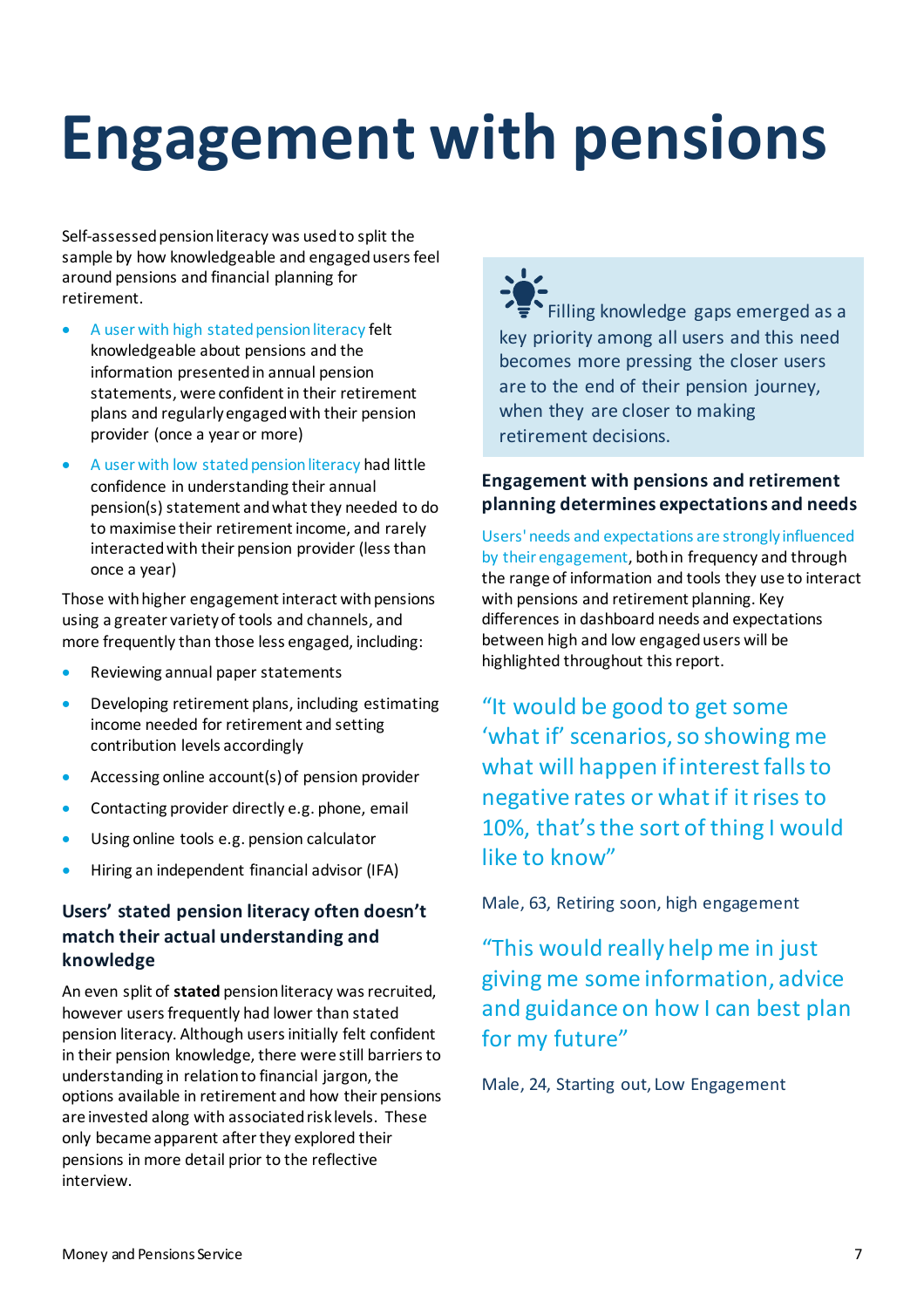Higher engaged users find it easier to understand their annual statement and how their contributions impact the income they will receive in retirement. These users continually build their retirement plans and have clear targets for their final pension size, using online tools or in some cases, an IFA, to help plan the contributions they need to make to meet these targets. It was found across our sample that users with larger pension pots (£150k+) are more likely to be highly engaged with their pensions.

"I have spreadsheets set up that we can see our exact expenditure, so we know how much we will need and what we need to contribute. I'm a bit obsessed and check all our pensions almost everyday."

Male & Female, 71 & 64, Retiring soon, High Engagement

High engagement does not always translate into deeper understanding of pensions and the wider market

Highly engaged users still have knowledge gaps, particularly towards the end of their pension journey when they are close to accessing their pension, including what is the most tax efficient solution for drawing down their pension and understanding the range of options available e.g. annuity, regular adjusted income. This audience can still struggle with more technical pension jargon they encounter when exploring information and guidance.

## "I'm too engaged, I'm the sort of idiot that would look at his scheme on a regular basis to see how it's doing. Friends think I'm crazy."

Male, 65, Thinking, High Engagement

### **For users with low engagement, pension and retirement planning is not a priority**

For low engaged users, their pension(s) are often forgotten about and not part of their conscious financial planning. This is largely the case for those who have been auto enrolled and have little interaction with pensions since. Although they may glance at their annual paper statement or have logged on to their provider's online service, pension and retirement planning is not a priority and the lower engaged very infrequently engage with their pension provider. For younger users, getting on the housing ladder or supporting growing families frequently take priority over investing in their pension(s) - but even older users easily forget about their pension(s) or are put off by the perceived hassle of finding details and estimating retirement income. Though older, less engaged users are more likely to start thinking about pensions the closer they get to retirement, this does not necessarily translate to greater engagement with pensions and instead can become a source of anxiety.

### **Low engaged users are often unsure if they are saving enough for retirement**

They are unlikely to have a clear retirement plan in place or to have considered if their current contribution levels are adequate. The lower engaged can struggle to understand pension jargon which makes it harder to explore their pension statements in more detail and are less likely to have used online tools or an IFA to explore pension/retirement options. Indeed, lower engaged users taking part in the research, in particular the pensions task, were often prompted to assess their current contribution levels and retirement plans.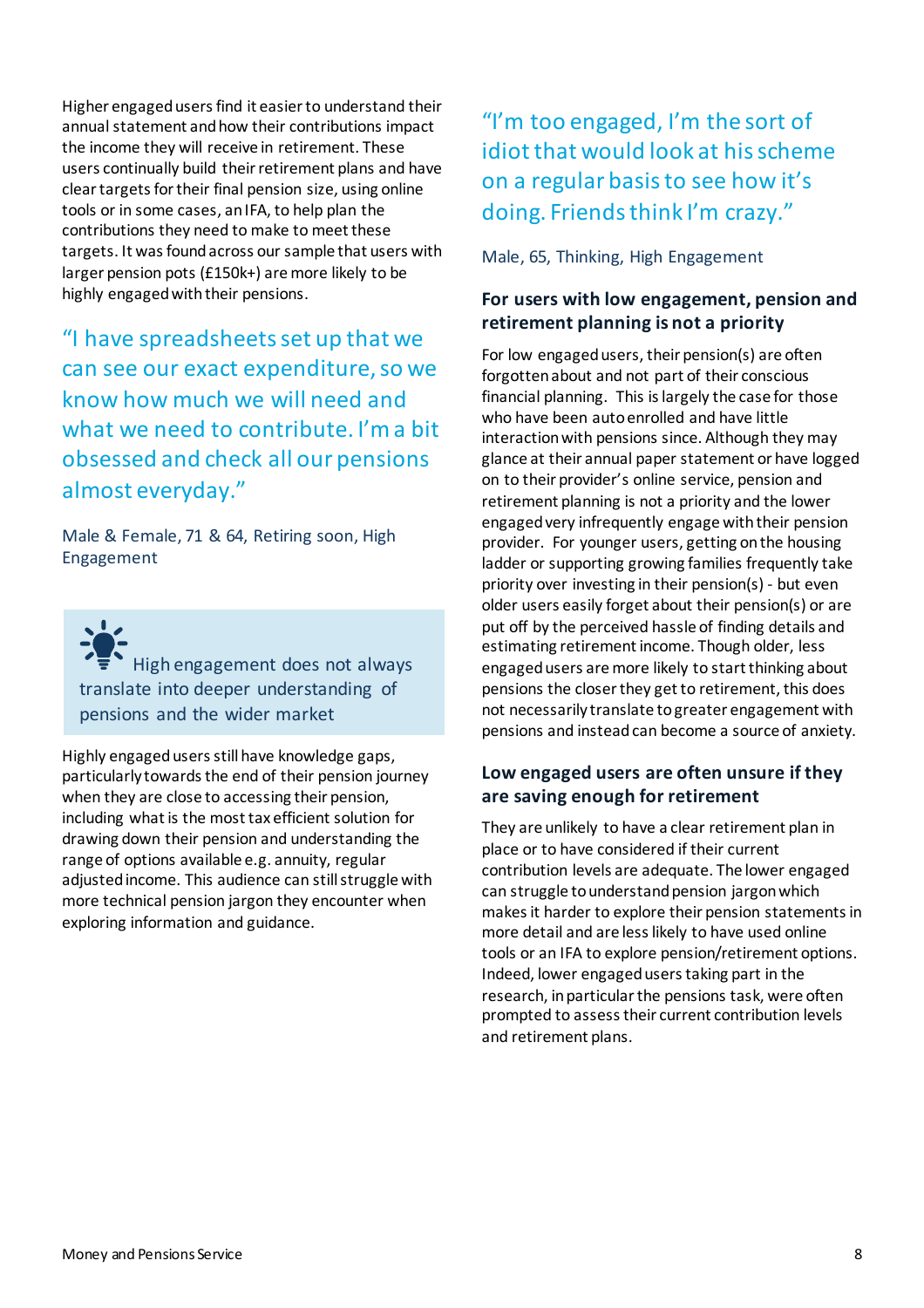### **Key knowledge gaps among the lower engaged include:**

- What is a comfortable retirement income
- What final pension size would provide a comfortable retirement income
- Whether current contributions are adequate for their stage in the pension journey
- The impact of increasing/decreasing contributions on final pension income
- How to search for lost/forgotten pensions
- What are the different retirement options

## "I don't actually know what pension pots I've got where. I need to log on online as a lot of it is going digital."

Female, 43, Thinking, Low Engagement

A lack of engagement with pensions and retirement planning means the lower engaged can struggle to identify where their knowledge gaps are. Taking these users on a journey that explores the various retirement scenarios/options that can impact them later in life can help them to identify and fill their knowledge gaps.

This research encompassed a robust qualitative sample which focused on achieving a broad range of attitudes across demographic and socioeconomic factors. While some differences due to age and pension pot size were observed, further quantitative research with a nationally representative sample would be required to validate any differences between sub groups.

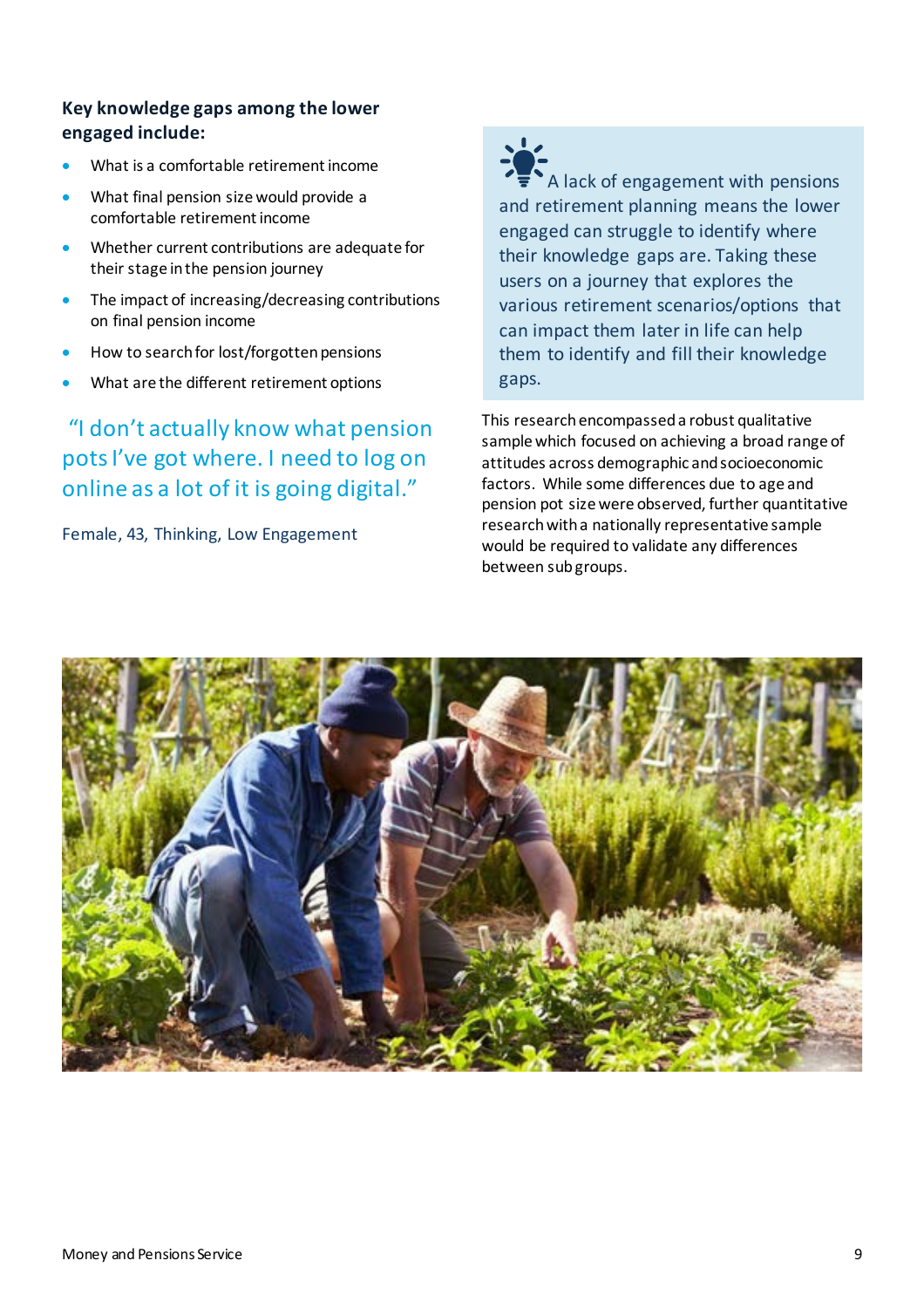**There is a strong chance the higher engaged "I'm quite late to the whole** Those who are highly engaged with the second with the second with the second with the second with the second w likely to be visiting their provider website and using pension thing, it's so hard to experience has been positive e.g. simple to navigate, useful tools and limited cross-selling, there is a strong **know what a good pension is** would not consider the Money Helper dashboard at all, and at all, and at all, and at all, and at all, and at a as the reassurance of data security, validity and **and if I'm actually saving enough to get by"** "

Female, 51, Saving, Low Engagement

"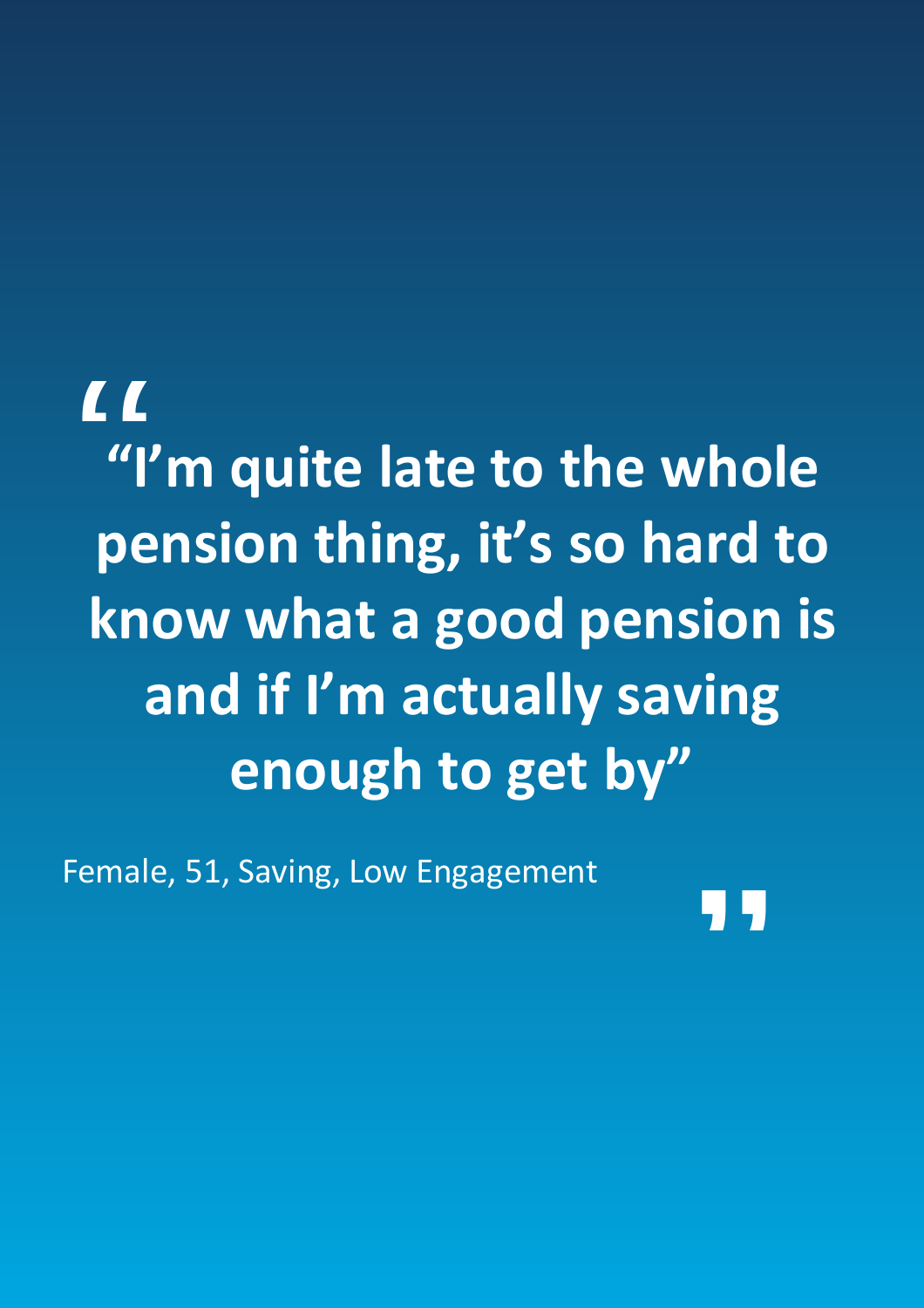# **Logging into the dashboard**

### **Users want to know that their personal data is safe**

Security of their pensions data is top of mind when users consider the use of a pensions dashboard. Users consider pensions data to be highly confidential and are only willing to share this information if appropriate data security is in place. The two step login process requiring ID verification was appealing when presented to participants, as it provides reassurance that data collected is secure and only the individual is able to access their pension data. An assumption that this kind of process will need to be in place and a familiarity with these processes from other government and online banking processes, means the two step login process is seen as a positive safety feature rather than an additional hassle.



Figure 1: Log in options presented to participants

### **Majority consider MoneyHelper and GOV.UK logins as the most secure way to login to dashboard**

When users were presented with login options (Figure 1), the majority preferred MoneyHelper or GOV.UKas more appropriate and secure logins. As users view the government as impartial, there are higher levels of trust that a GOV.UK login is a more secure single signon route into the dashboard compared to social logins.

MoneyHelper login: Users are comfortable with this login as were familiar with creating a login for other services they use and felt that creating a separate login and password for a pensions dashboard will help keep their data safe and secure.

## I think I would just use my email for this as it's an awful lot of important information"

Male, 25, Starting out, Low Engagement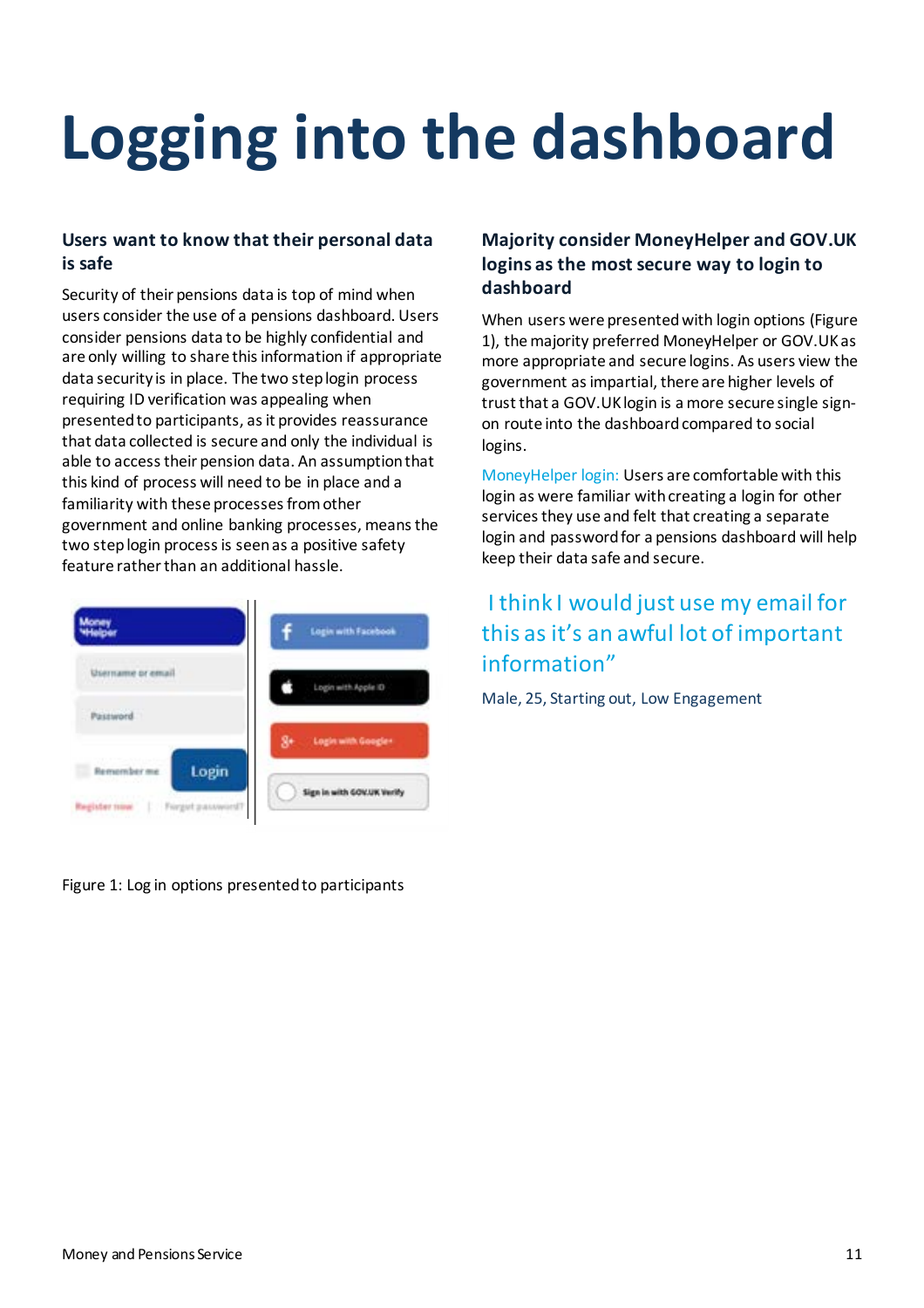GOV.UK login: Users that prefer this option value the convenience of using a single sign-on already setup through the ID verification process. Theybelieve that the GOV.UK login will have higher security standards compared to social logins. However, there are some assumptions that a government login could be clunky and slow to use which can put users off. Those familiar with the GOV.UK login process assume that the same login details could be used with the dashboard, therefore this distinction may need to be made clear to avoid frustration.

Social logins: Many users consider social logins to be too informal to use for financial data, preferring to keep this part of their lives separate from social media or have concern that social logins are at greater risk of being compromised. A minority of users value the convenience of social logins, with increased interest in Apple ID if thumbprint/facial recognition can be incorporated as an additional security measure.

## "I wouldn't want to use Facebook to log in, it doesn't really feel right for anything financial, it doesn't feel as secure"

Male, 28, Saving, Medium engagement

Providing simple and easily digestible information on how user data is kept secure during the login process, is important to make users feel confident in sharing their personal information with MaPS.

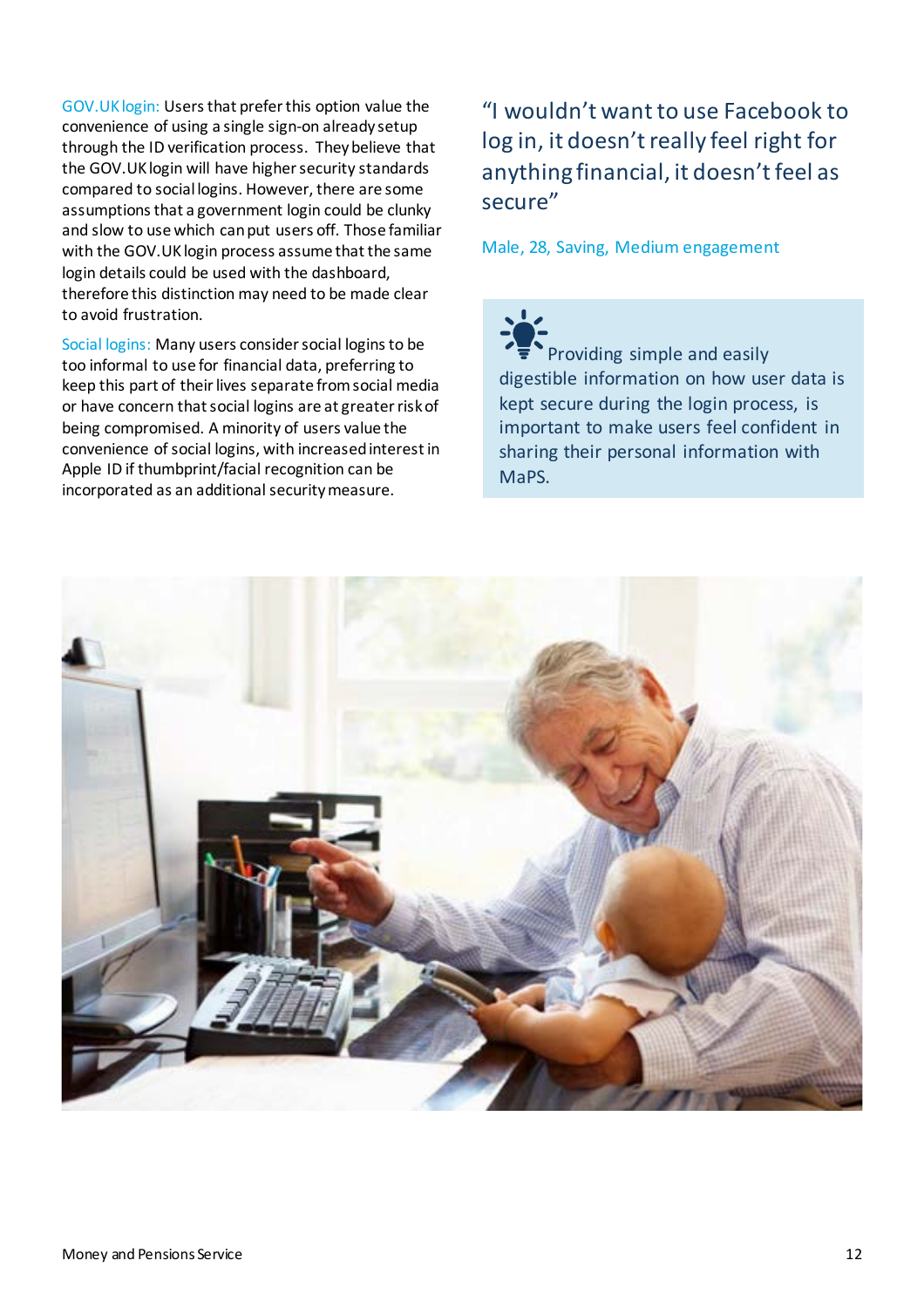### **The dashboard will need to be accessible across multiple platforms and devices to meet needs across audiences**

There is a desire among users to access the dashboard across multiple platforms depending on their individual needs. For some, there is a preference to use a browser on a desktop computer or laptop, whereas others prefer an app accessible on a tablet or phone. There is some difference in platform preference depending on age.

"I would like to have the option for both. I prefer the bigger screen on the laptop, but when I'm out and about, I'd like to be able to check it on my phone as well. I'm comfortable using a browser but having an app where you can click directly into it would be even easier"

Female, 57, Retiring Soon, Low Engagement



## **Computer/laptop**

There is a higher preference for using a computer (laptop/desktop) among older users, as the larger screen can make it easier to input and read financial information. Users that are more digital savvy anticipate they will use multiple windows simultaneously to compare information or pull up details to enter into the dashboard. Many older, more engaged users are familiar with using a browser to login into pension provider websites and this behaviour will continue as they access the dashboard.

## **Mobile/tablet app**

There is an assumption, commonly among younger users, that the dashboard will be accessible through an app as they already frequently use apps for their financial and banking needs. Users that prefer an app value its accessibility and convenience, particularly when it comes to checking in on their pensions (i.e. one touch and they can get an instant update on their pension status). Though older users are more likely to prefer using a computer for the initial login, there is also appeal among this audience for an app when returning for quick pension status updates.

he dashboard will need to be accessible across a mix of devices to satisfy the range of user preferences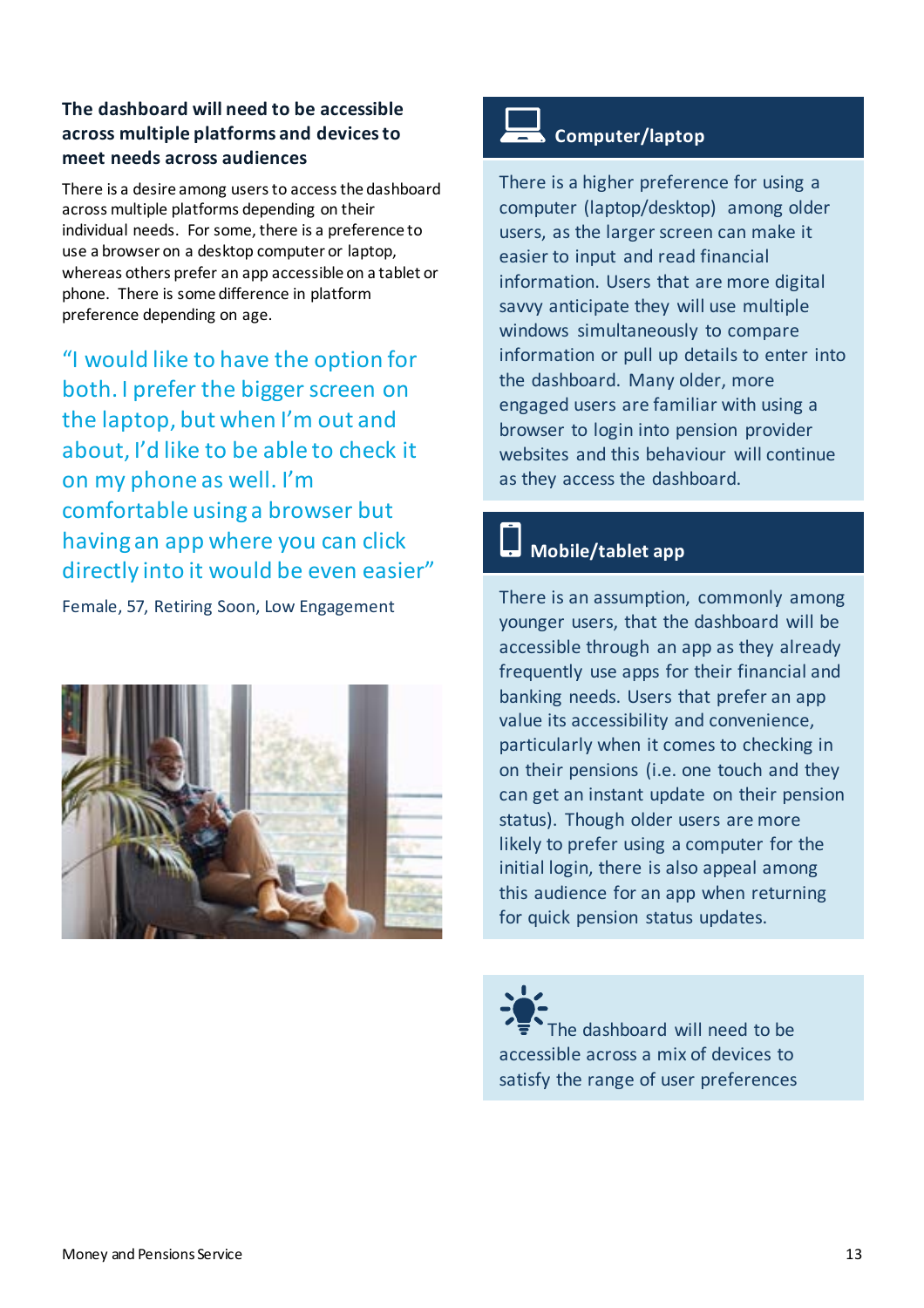## <span id="page-13-0"></span>**Dashboard expectations**

### **Dashboard has high appeal across both lower and higher engaged audiences**

As expected, the concept of a dashboard where you can see all your pensions in one place, including forgotten pensions, has high appeal among the lower engaged. This audience has low awareness of their pension pot value(s), what their projected income might be and in some cases, who their pension provider(s) are. Encouragingly, the concept also has strong appeal among the higher engaged; providing a total projected value for users' overall pension arrangements has high appeal, if feasible. Currently, this audience is having to check with their multiple providers and work this out manually.

For both audiences, there is low awareness of their likely state pension income or what age their state pension will start so including this information is beneficial to all.

"I'm a bit late to sorting my pensions so any sort of advice would be amazing to help me. And it's such a process to get onto pension sites or check your state pension, to just have them all in one place would be amazing"

Female, 51, Saving, Low Engagement

"Wow, that's amazing. It's very now, very easy - everything at my fingertips. Generationally... especially during the pandemic, we all now expect things to be so instant"

Male, 49, Saving, High Engagement

### **Initially users expect a greater level of pension data and interactivity on the dashboard**

The term 'dashboard' is often linked to expectations or experiences of multiple data points with the ability to interact with this data. As a result, their expectations of a pensions dashboard is one that includes their total pot values and projected income, but also detail around their contributions, their employer contributions, the charges and the performance of the funds - as well as the ability to take actions such as consolidating pensions or adjusting contributions.

### **However, simplicity overrides high expectations**

When presented with the dashboard mockup (see figure 2), the simplicity and visualisation of the data was highly valued. For the less engaged, a simple visual representation of the pension data makes it easily accessible for those who would struggle with too much information. The higher engaged acknowledge that it needs to be simple and easy to digest for the less engaged. While both audiences would ideally have more pension data and interactivity on the dashboard, they recognise the need of the dashboard to be simple. Most claimed they would be happy to go direct to their provider for more detailed information.

It will be important to manage expectations earlier in the process with an explanation of the purpose of the dashboard and that users need to visit their pension provider websites for more details or to perform any actions.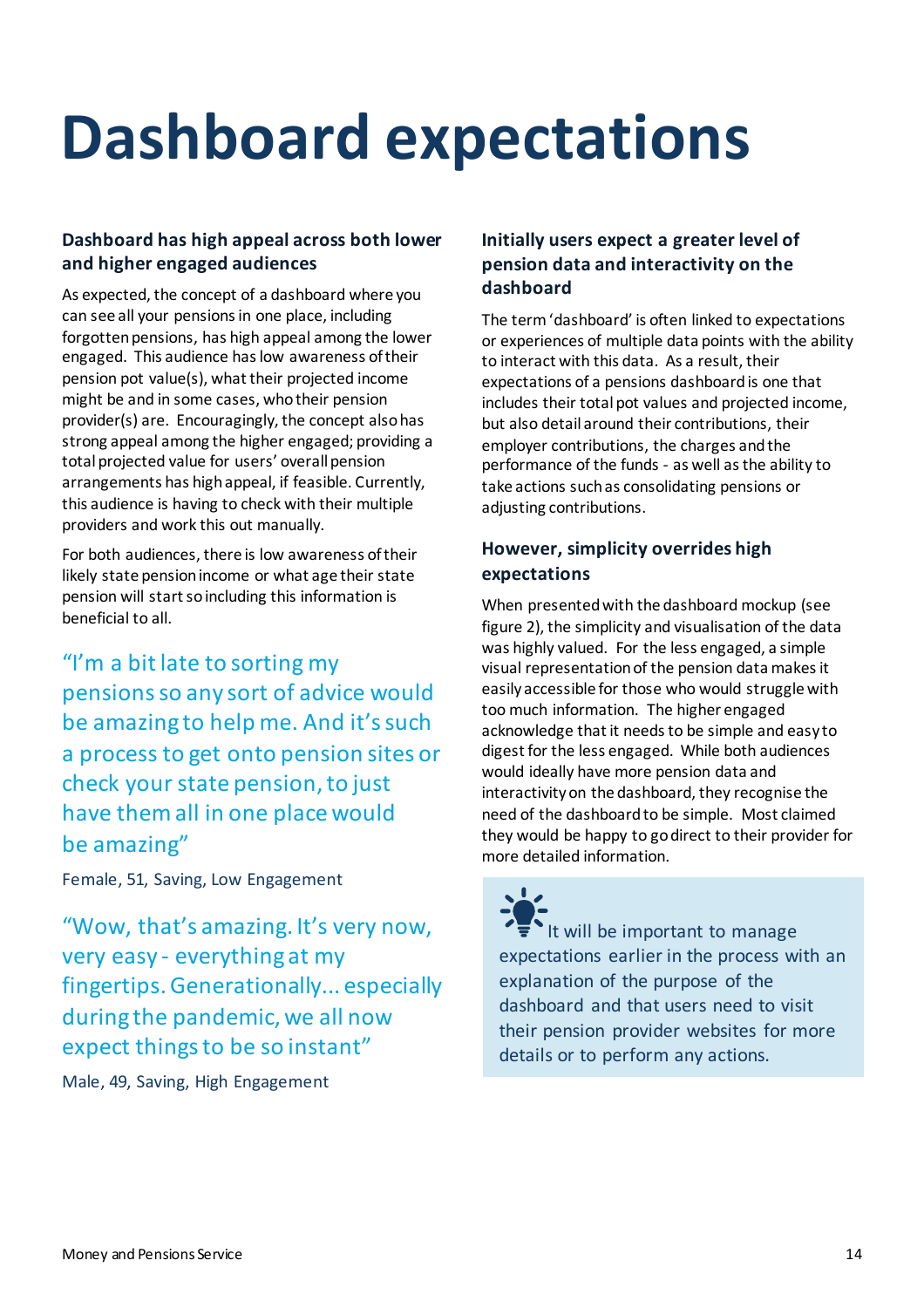| Money<br><b>Widelper</b>                                                            |                                                              | <b>Log out</b>                                                      |
|-------------------------------------------------------------------------------------|--------------------------------------------------------------|---------------------------------------------------------------------|
| Where are you on<br>your journey?                                                   |                                                              |                                                                     |
| Under 30 and unit<br>Just starting out<br>assing for relinement                     | ◘<br>Over 50 and thirding<br>about when and how<br>to notice | T'en illustrating fas rechire<br><b>Fue selectd obtain</b><br>bond: |
| п<br><b>Rowman sale or PSF</b><br>Your total pension income                         |                                                              | <b>Citario</b><br><b>Window</b><br>$E1,048 = -$                     |
| <b>State perceion</b>                                                               |                                                              |                                                                     |
| Department for work and pensions<br>State privates<br>Defined contribution pensions |                                                              | £676.80                                                             |
| Geopost (uk) Limited<br>Police AVENTILISTS.                                         | $$29,797.00$                                                 | \$281.00                                                            |
| Dundee Toys<br><b>Police FLUIDATES</b>                                              | $E2.534.00 -$                                                | $$78$ $--$                                                          |
| Phoenix Group<br><b>Public Art Internet</b>                                         | $£14,653.00$                                                 | $$140.24$ $\frac{1}{24}$                                            |
|                                                                                     |                                                              |                                                                     |

Figure 2

"I'd like to know where everything is invested, I'm in these different kinds of funds but it doesn't tell me what they are or what the difference is. But I wasn't able to see any sort of projection either, just what it is worth today."

Female, 52, Thinking about retiring, Low engagement

### **Some explanations of data origins required**

Users that carry out their own estimates of pot values and projected incomes, would benefit from more clarity and explanation around how dashboard figures have been calculated, so they can then compare dashboard figures with their own estimates. This includes:

- Pot values: Provide clarity on whether this is their current pot value or their projected pot value
- Projected incomes: Provide clarity on how the projected incomes have been calculated i.e. what growth rate is this based on, does it assume the same level of contribution, are these pre or post tax?

For the lower engaged, simplicity is key so any explanations should be provided as a 'hover over' option or similar to avoid confusing or putting off this audience.

### **Extra layers of customisation were requested**

Across both higher and lower engaged users, there is a desire for some customisation of the figures;

- Partner pensions: In households where finances are dealt with in a more holistic way, users highlighted the benefit of being able to see both theirs and their partner's pensions on one dashboard
- Active/inactive pensions: For those less engaged with their pensions and unsure what they were paying in, there was a desire to see which of the pensions were still active e.g. where contributions were still being paid into a fund

### **As a minimum, the route to providers needs to be simple**

Given the dashboard will not provide some users with the level of detail and interactivity they want, it is essential that the process for going direct to providers is seamless - ideally with embedded links but as a minimum, up to date contact information (website address and telephone number).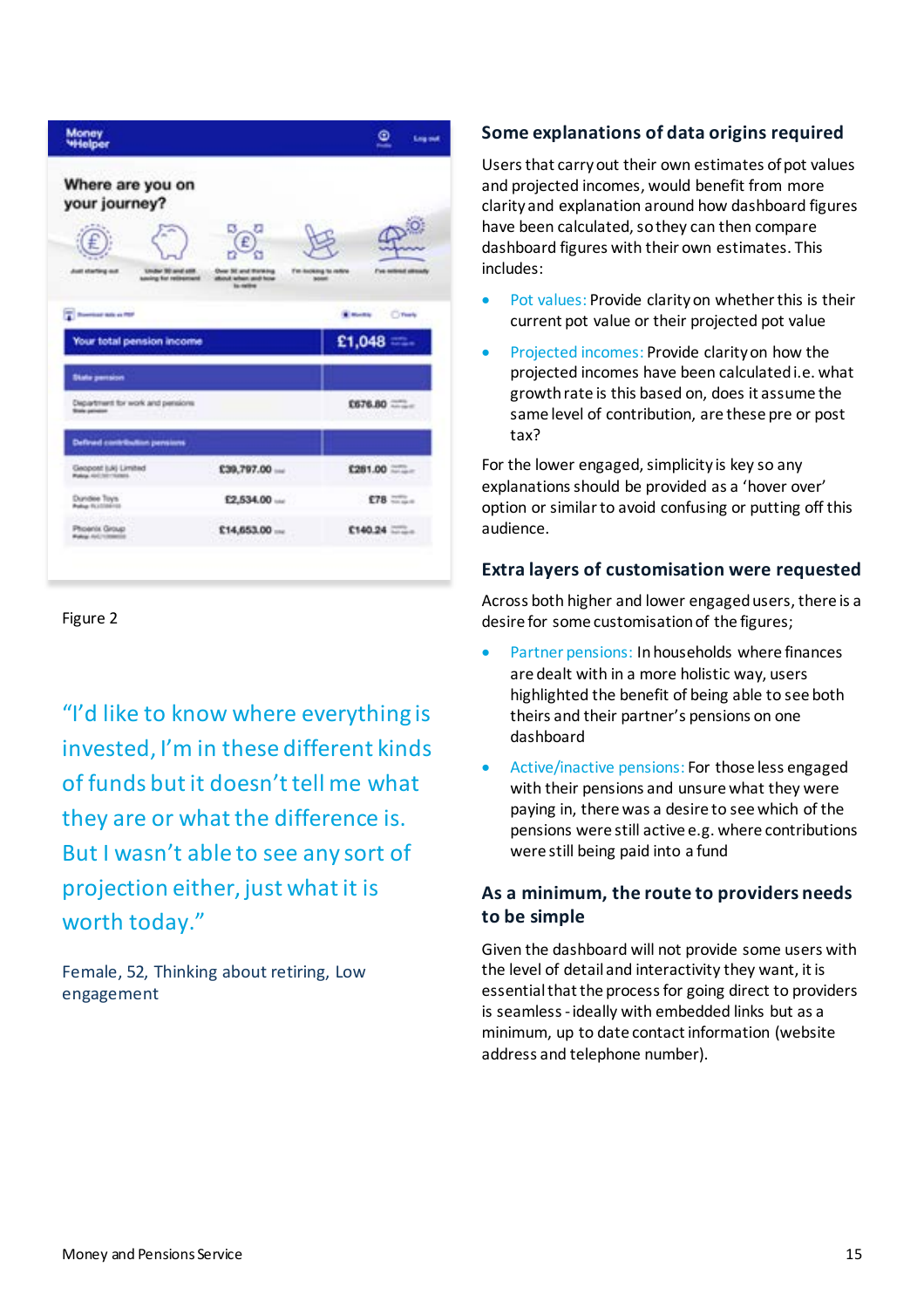### **Initially, users expect a live data feed until they reconsider their own needs**

In an age of instant access to financial data through mobile/online banking, potential users of the dashboard have high initial expectations around how 'live' the data would be. However, after consideration, there is a realisation that they do not need live *pension* data as this is a long term investment which they would not be checking as frequently as their bank account.

Despite this, there is a difference in how frequently they would expect the data uploads, largely dependent on how engaged an individual is. The more engaged they are, the more frequently they would expect/need the data to be refreshede.g. monthly. This therefore becomes more pertinent as individuals near retirement as they expect more up-todate figures and do not feel annual uploads would be sufficient. For those less engaged and/or further away from retirement, annual uploads were deemed to be acceptable as they didn't expect to check it more than once a year.

Users will be more accepting of less timely uploads if information such as 'last updated' and 'next upload due' is included on the dashboard. This will provide context to the figures, inform and manage the expectations of users, encouraging them to return at a later date.

### **Missing pensions will be frustrating for some**

At the time of launch, it is likely that not all pension providers and schemes will be onboard, leading to some users with pensions missing from their dashboard. For many, this was accepted as it was recognised there is likely to be some teething issues launching a service like this.

"It's obviously going to take time to sort everything out and I don't suspect that's an easy process. But I would want some info on why they were missing or maybe when pots will be added."

Male, 28, Saving, Medium Engagement

## "It's OK [not being matched to all pensions] because there is more information in front of me than I actually know now"

### Female, 61, Thinking, Low Engagement

However, the missing pensions will cause frustration and disappointment to some users in the following situations;

- If they have 1 or 2 pension pots: A missing pot will be more impactful
- If their main/active pension pot is missing: This will lead to higher frustration
- If they are unsure whether they have forgotten pensions: One of their needs of the dashboard will not be met and will leave the user unsure whether they have forgotten pensions or not.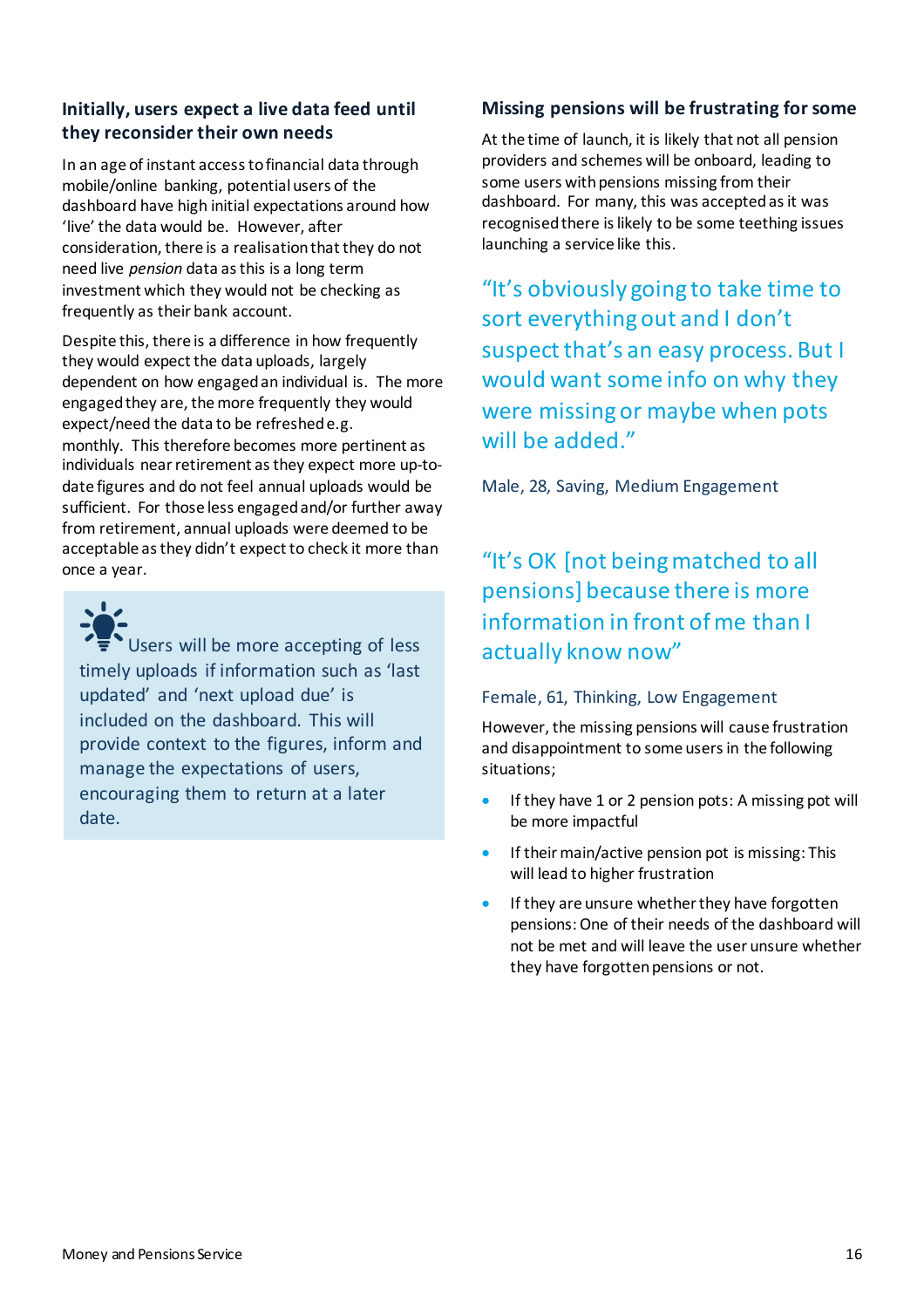### **Frustration around missing pensions can be mitigated with clear communication and future prompts**

While there will be some disappointment with missing pensions and also potentially a negative impact on perceptions of the dashboard, this can be mitigated by providing a clear explanation as to why some pensions are missing and when they might be available in order to increase likelihood to return to the dashboard.

### **Independence and government link will encourage usage of the MoneyHelper dashboard**

For the majority of participants, the link to the government provided reassurance to potential users around three key areas;

- Data security: Their data would be safe as the government will have secure systems in place
- Validity of the concept: This is a genuine website/service so concerns around fraud were minimised
- No ulterior motives: The dashboard would not be used to make a profit, market/sell products or sell

To encourage future use of the dashboard, it will also be crucial to manage expectations around when providers/schemes are likely to be onboard. As a minimum, this needs to be at an overall level e.g. all providers will be onboard by Jan 2024. However, there is an opportunity to enhance the experience of users and maximise their chances of return by providing a more tailored update. This could be more granular information about individual providers and their expected onboarding date, or via a mechanism that allows users to request a prompt when their provider(s) have been onboarded.



### on pension data to third parties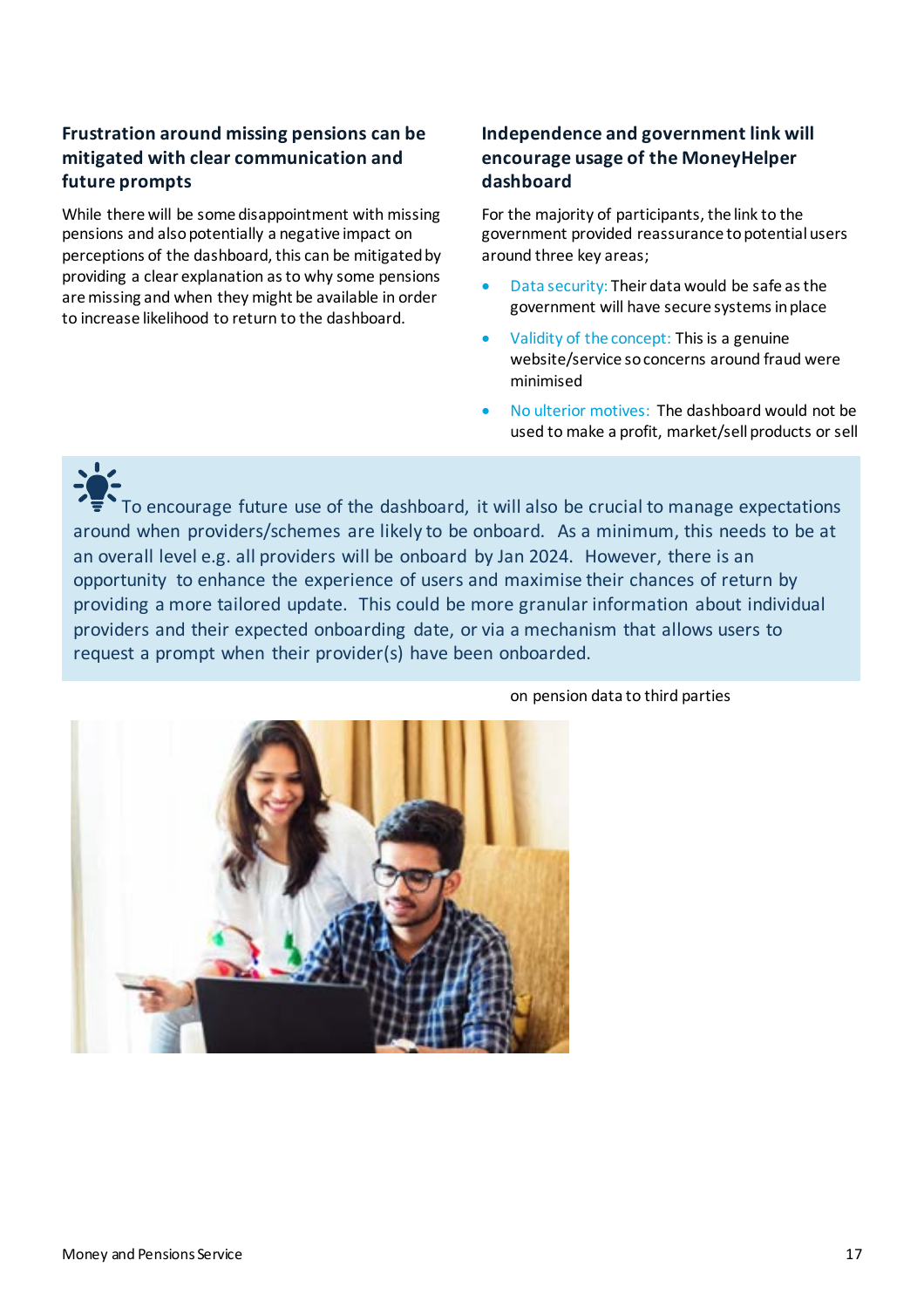**There is a strong chance the higher engaged The main thing is that it's all** Those who are highly engaged with their pensions are likely to be visiting their provider website and using **easy to navigate and** experience has been positive e.g. simple to navigate, undarctand to understand for everyone but it would not consider the MoneyHelper dashboard at all, and at all, and at all, and at all, and at all, and at all, and as would be p would be good to be able to **play around contributions, different risk or growth rates and how that would impact everything.**  $\begin{array}{c}\nC \\
T \\
T\n\end{array}$ "

Male, 53, Thinking, High Engagement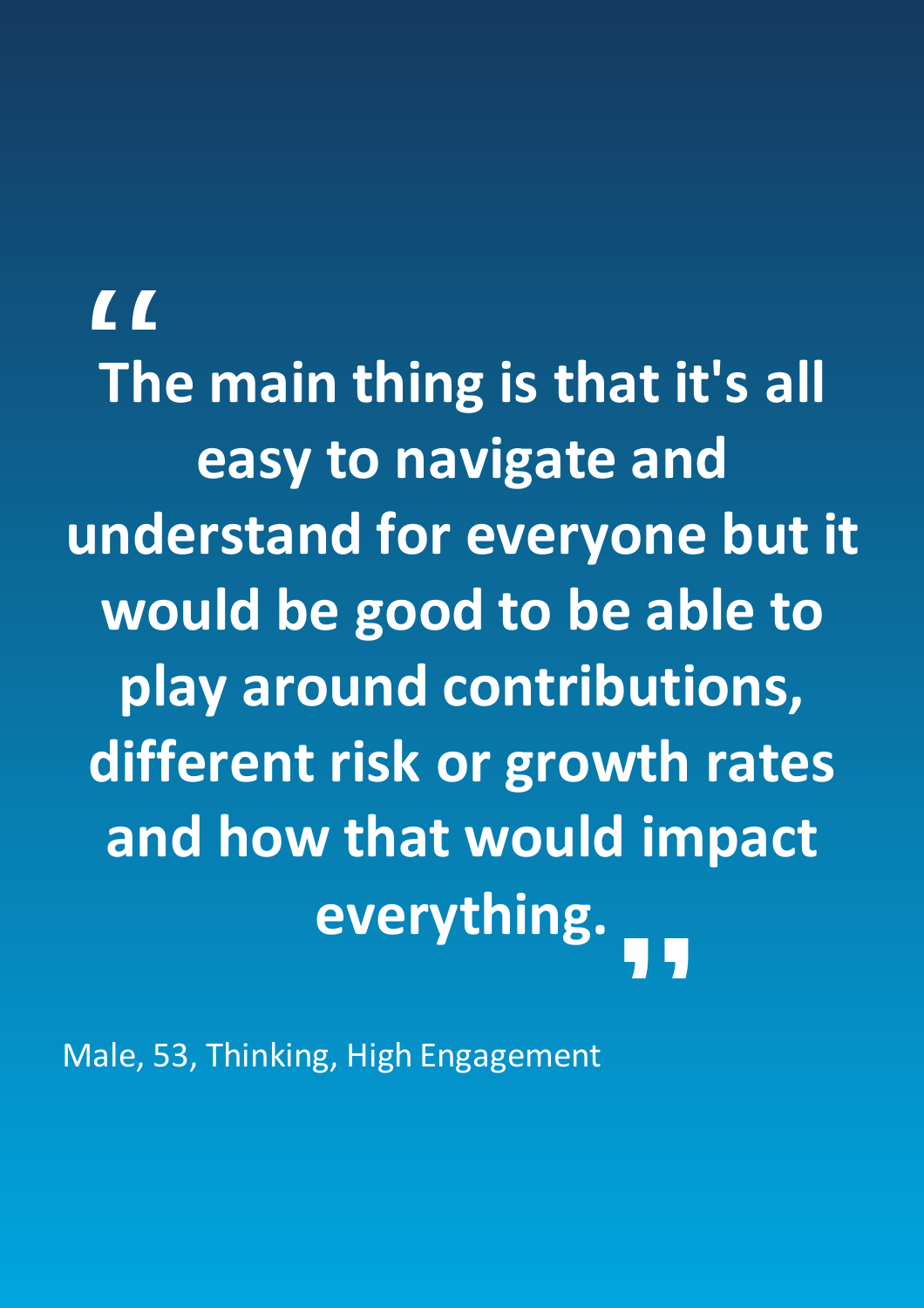# <span id="page-18-0"></span>**Accessing support and guidance**

**In the research, participants were told that there would be 'journey buttons' at the top of the dashboard. By clicking on the journey that best fits their situation, they would be taken through to pension information and guidance relevant to their stage in the pension journey.**

### **The concept of consolidated pension information and guidance was highly appealing**

As highlighted in the Pension Engagement chapter, there are a number of knowledge gaps across both the lower and higher engaged audiences and a desire to better understand their pensions and what they need

## Where are you on your journey?

### **However, users need signposting towards journey buttons**

The journey buttons/icons are a nice route into the supporting guidance and information but not all participants realised this is how they could access the additional information and guidance. It will be essential that the dashboard provides direction to





Just starting out

Under 50 and still saving for retirement



I'm looking to retire soon

these buttons.



I've retired already

to do to achieve the retirement they want. Key areas where information and guidance was required included;

- The impact of increasing/decreasing contributions on projected income
- What should my pension pot target be? What do I need to have the type of retirement I want?
- When can I retire?
- What are my options in retirement?

As such, a central place that can provide access to jargon-free information and guidance to help them with this was greatly valued.

Money and Pensions Service 2018 19:30 and the service 2019 19:30 and the service 2019 19:30 and the service 20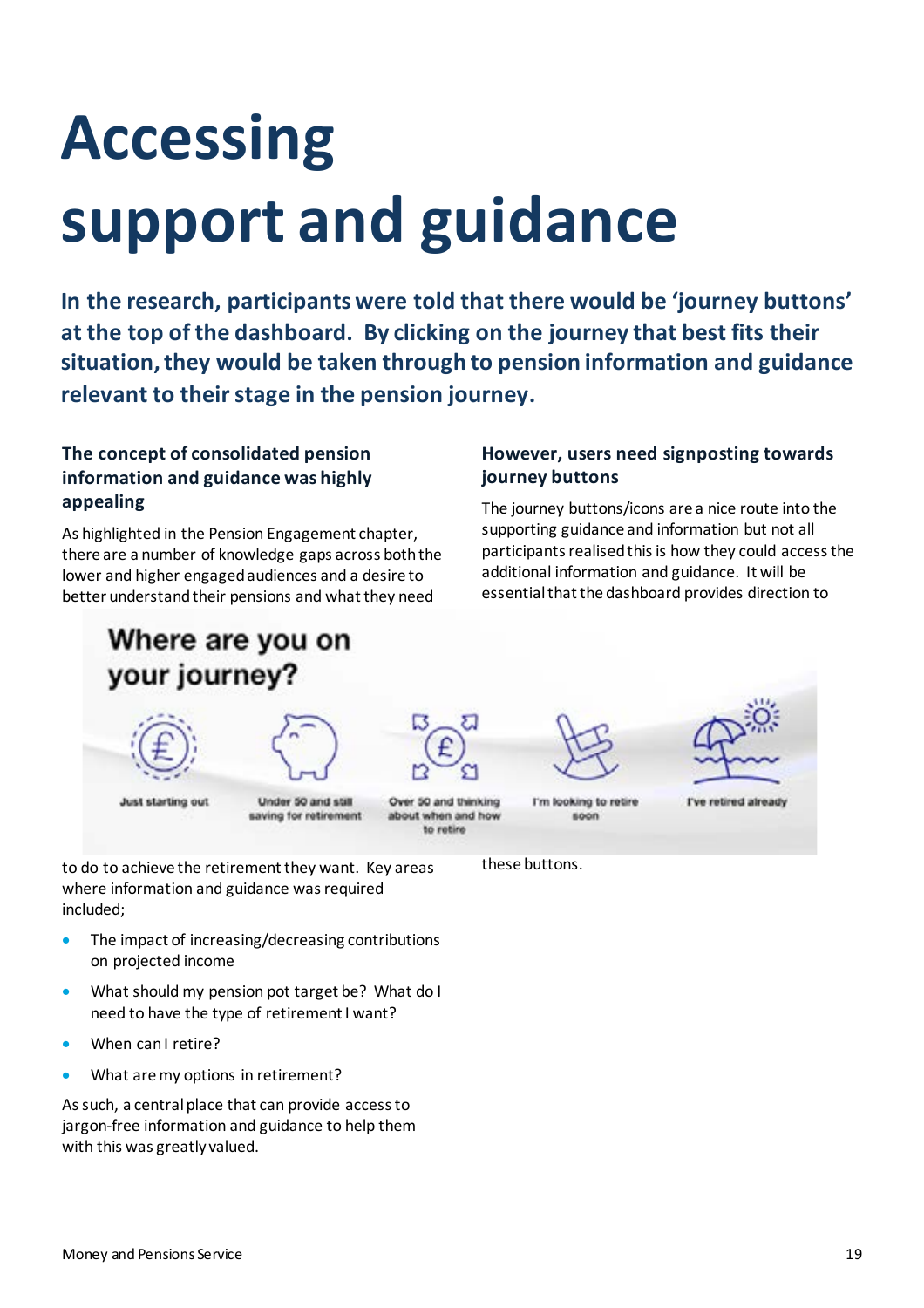### **Icons liked but journey 'descriptions' don't capture nuanced journeys**

Overall the journey descriptions worked well with most participants knowing which one best fits their situation. The research did however highlight some nuances in the journeys individuals were experiencing. For example;

Starting Out was interpreted as being for the younger demographic i.e. they were just starting their working life and beginning to pay into a pension for the first time. For those who are starting their pension journey later in life, this left them unsure which journey button to select.

"Starting out can mean 18, 40 or 50. Maybe an option for 'It's never too late to start a pension'... so it covers people like myself that didn't start their pension until their 40s"

Male, 58, Thinking, Low engagement

Age references left some unsure which to select, in particular those in their 30s who didn't feel they were 'starting out' but weren't sure they should select 'under 50 and still saving' as it was interpreted as being for those who are approaching 50

"I'm not sure, when they say under 50 do they mean approaching 50? I would still class myself as starting out, but because I've been in employment since I was 18 would they class me as Under 50? I'm torn between the two"

Male, 30, Starting out, High Engagement

• Those who have accessed some of their pension e.g. accessed a lump sum, were unsure whether to select 'thinking of retiring' or 'retired already'

In most cases, users are likely to click on multiple journeys to see what information is available and which fits better to their situation.

Journey descriptions could be broadened to include these nuances. This could be done with additional descriptions sitting under the icons (as below) or as 'hover over' text.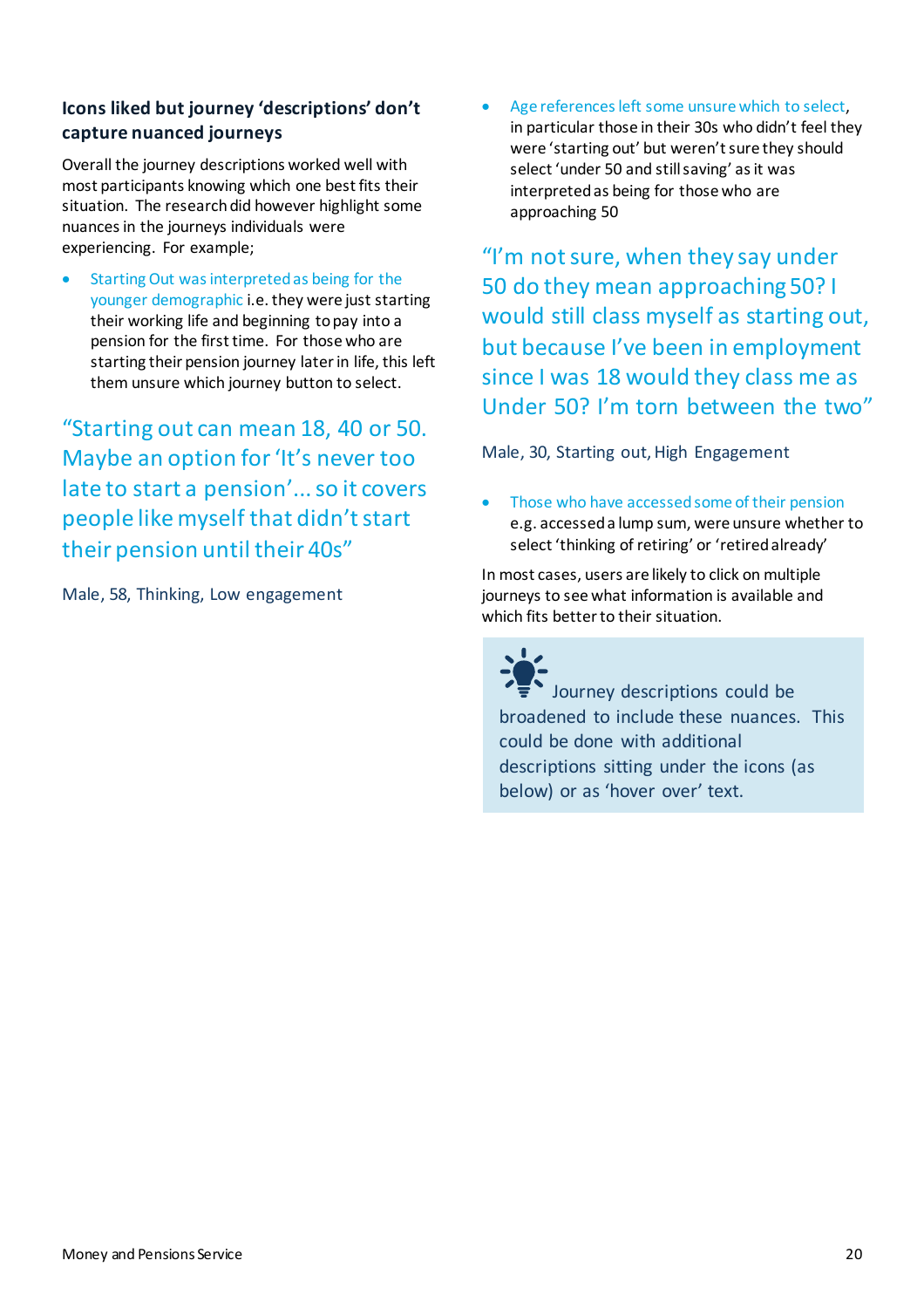

### **Strong interest in creating a profile in order to access personalised content**

Being able to access generic information about pensions is appealing but the concept of creating a profile to tailor this information to their personal situation is very positive, with participants claiming they would be willing to spend up to 15-20 minutes completing any profile. Some are willing to spend longer inputting data and using the tools available - for the higher engaged, this could be up to an hour.

### **There are a number of potential barriers which could impact on willingness to create a profile**

Data security concerns: Those who had concerns about data security more generally were less willing to provide too much detail in a profile. This did not mean they would not use the tools that might be provided, but they wanted the ability to delete (or automatically wipe) data after use.

Those with Independent Financial Advisers (IFAs): For those who used an IFA, the benefits of creating a profile were less enticing as individuals felt they already had access, not only to personalised information and guidance, but also advice.

Clear on retirement plans: Those who already have a clear plan in place regarding their retirement do not see value in creating a profile

Missing pensions: Naturally those who have missing pensions on their dashboard may not be willing to spend time creating a profile until all data is available to them.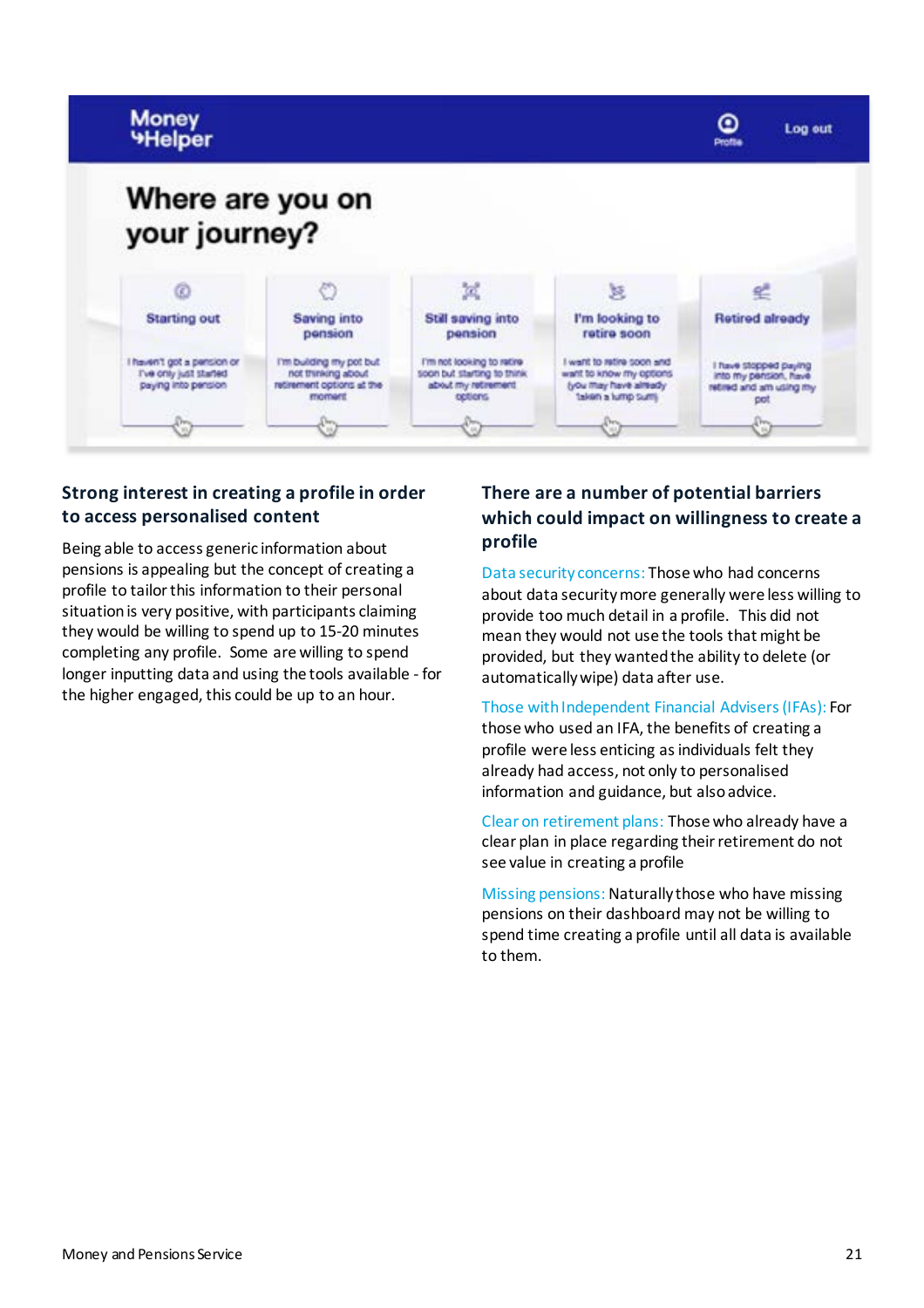It will be important to reassure users about data security measures as well as to highlight the benefit of personalised information and guidance when they create a profile. A modern and user friendly interface will also encourage profile creation.

### **Consider presenting users with profile creation** *after* **they have experienced the dashboard**

The key motivator for using the pensions dashboard will be the ability to view their pensions in one place and to see what their projected income might be in retirement. Once they have experienced this, the natural next step is to find out what they can do to influence this. By presenting users with the option to create a profile at the point they move from the dashboard to further information and guidance, there is a strong likelihood they will make use of this feature in order to access the personalisedinformation and guidance available to them.

If users are presented with the option to create a profile before they have accessed the dashboard e.g. after the identity verification process, the research suggests that many will not see value in creating a profile.

Obstacle to achieving main aim: Spending time creating a profile is an obstacle in the way of achieving their main aim - to access the pensions dashboard. This is especially true for those who are less likely to want to use any additional support and guidance that providers might offer such as those with access to IFAs or those who already have a clear retirement plan in place. For these individuals, the process becomes long-winded and unnecessary.

Frustration if pensions are missing: In addition, if users spend time creating a profile to then discover one/some of their pensions are missing from the dashboard, this is likely to cause frustration and could lead to individuals not returning.

Information required for the profile may be on the dashboard: Practically, some of the information required in a user profile which can then be used to provide personalised information and guidance, is likely to be about their pensions. Some of this information maynot be available on dashboards so may involve users going directly to their pension provider website/paperwork to collect this. While they don't mind doing this later in the process, doing this early on is at odds with the key driver to logging into the pensions dashboard. This could make the profile creation process feel more cumbersome.

## Regardless of route in, profile creation needs to be presented after accessing the dashboard and seeing its value

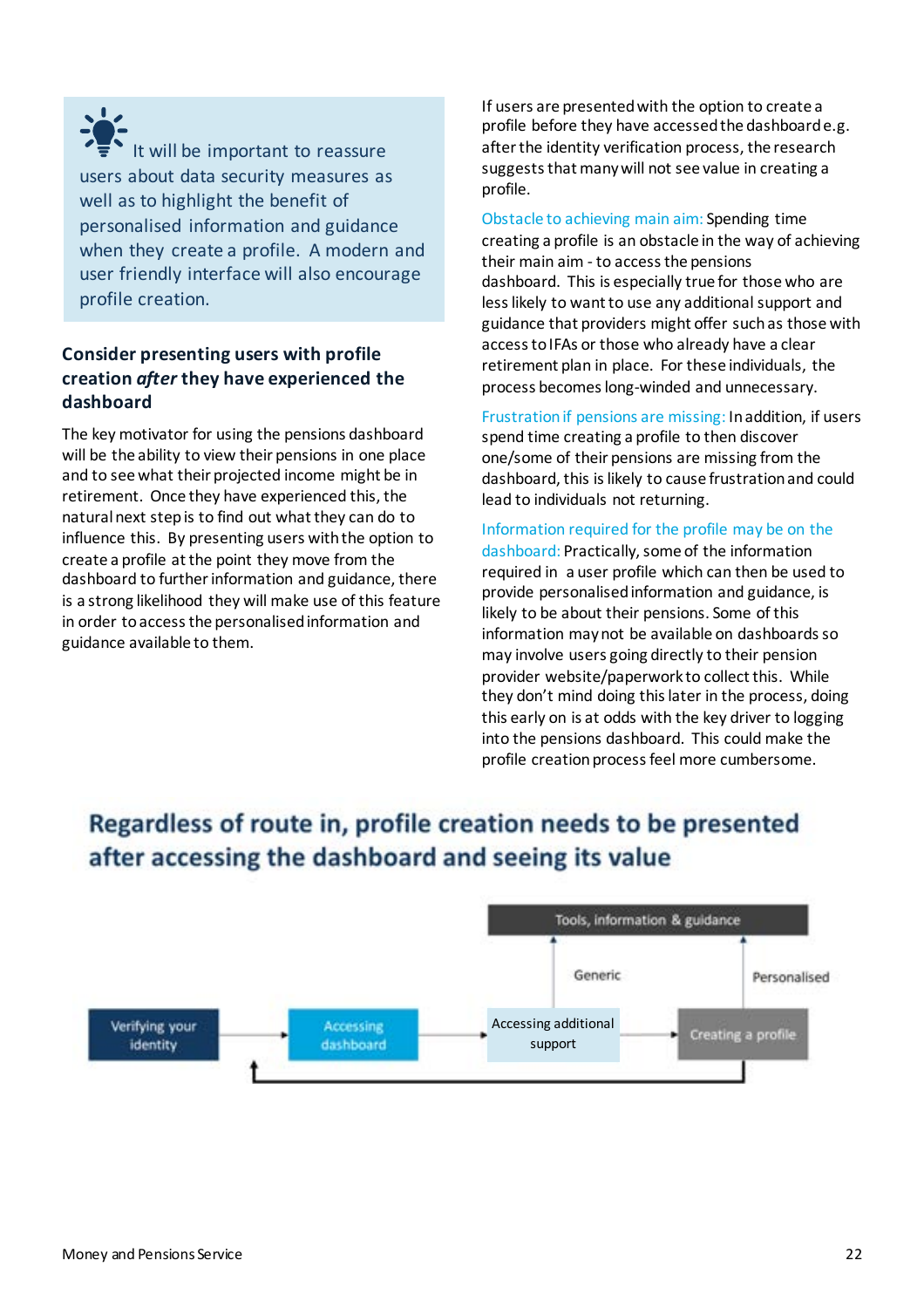### **Users surprised that their pensions data will not be shared outside of their dashboard**

Most users assume that MaPS will have access to their pension data given they are hosting the platform. There is surprise that this would not be the case. Being asked to rekey data from the dashboard into their profile can therefore feel jarring as well as being quite time consuming for those with multiple pensions. Given the trust they put in the government link and the associated data security, most would be willing to share their data with MaPS if for example this was to be used to auto populate parts of their profile or could be seen by pension guiders who could help answer questions they have, making the process quick and easy. However, it will be important to clearly explain this to users so they understand that MaPS are not able to initially view their data and they would need to provide additional permission in order for this data to potentially be used to populate their profile or accessed by those providing guidance services.

NB: Sharing pensions data was explored in the context of providing MaPS with access. Further research would be needed to understand the appetite amongst users to share with other dashboard providers, particularly those without a government link e.g. pension providers.

### **Not everyone is comfortable with sharing their pension data**

If presented with the option of sharing their data with MaPS, some will decline, preferring to rekey the data themselves. This is especially likely if individuals have few pots as it will mean less effort. If individuals have many pots, it will be important to remove as much friction from this process as possible.



When users click on the journey buttons on the dashboard, opening the further information and guidance in a new window in the browser will help make this process easier, so users can quickly refer back to pension details on their dashboard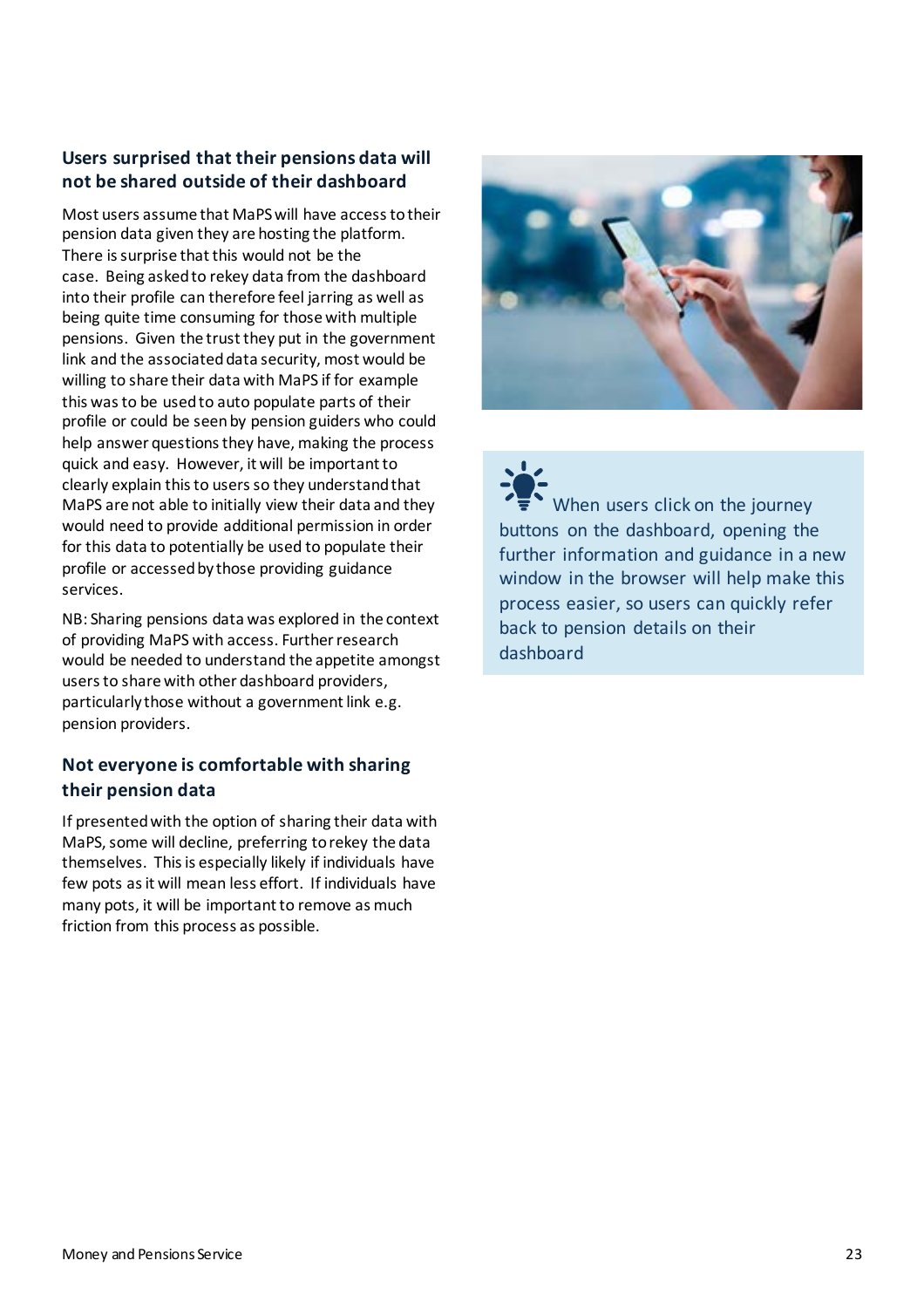# <span id="page-23-0"></span>**Information and guidance needs**

As covered in the Pension Engagement section, the following key gaps are top of mind when users consider what information and guidance they need to help them better understand their pensions and plan for their retirement

| What is a                                                                     | What is the impact                                                                                  |
|-------------------------------------------------------------------------------|-----------------------------------------------------------------------------------------------------|
| comfortable                                                                   | of changing                                                                                         |
| retirement income                                                             | contributions on                                                                                    |
| and how do I                                                                  | my final pension                                                                                    |
| calculate this                                                                | size                                                                                                |
| <b>Am I contributing</b><br>enough to have<br>the retirement<br>income I want | What are the<br>different types of<br>pensions and<br>drawdown options,<br>and what do they<br>mean |

In the research, participants were shown a variety of tools that can be used to help with pension and retirement planning. These were shown **after** discussing spontaneous needs and expectations of information and guidance.

### **High appeal for interactive, pension planning tools**

Contribution and lifestyle tools had the most resonance with all audiences, allowing users to explore the impact that different contributions and lifestyle choices will have on their retirement plans. There is high appeal for the tailored results that tools provide and users are willing to invest time to receive these outputs, as long as the tools are user friendly e.g. sliders that can be dragged to set contribution level and retirement age.

**By drawing on their previous experiences and their current needs, participants recommended the following tools and the core features within**

| Tool                         | Core editable features                                                              | Core output                                                                                               |
|------------------------------|-------------------------------------------------------------------------------------|-----------------------------------------------------------------------------------------------------------|
| <b>Contributions</b><br>tool | Target income<br>Retirement age<br>Pension contributions<br>Current pension(s) size | Projected final income*<br>Projected final pot size*                                                      |
| Lifestyle tool               | Expenditures<br>Retirement age                                                      | Lifestyle expenditure examples i.e. what<br>level of income is necessary to maintain<br>lifestyles        |
| <b>Retirement</b><br>options | Pension access options e.g. Annuity,<br>flexible income                             | Impact of options on retirement income<br>and overall pension size<br>Guidance on how to find best option |

\* Participants assumed that projected incomes and pot sizes were calculated in the same way across all pensions (and indeed within the tools offered by MaPS and pension providers). Dashboard providers will need to consider how to ensure consistency so users have confidence in the figures provided. If this is not possible, clear communication will be key.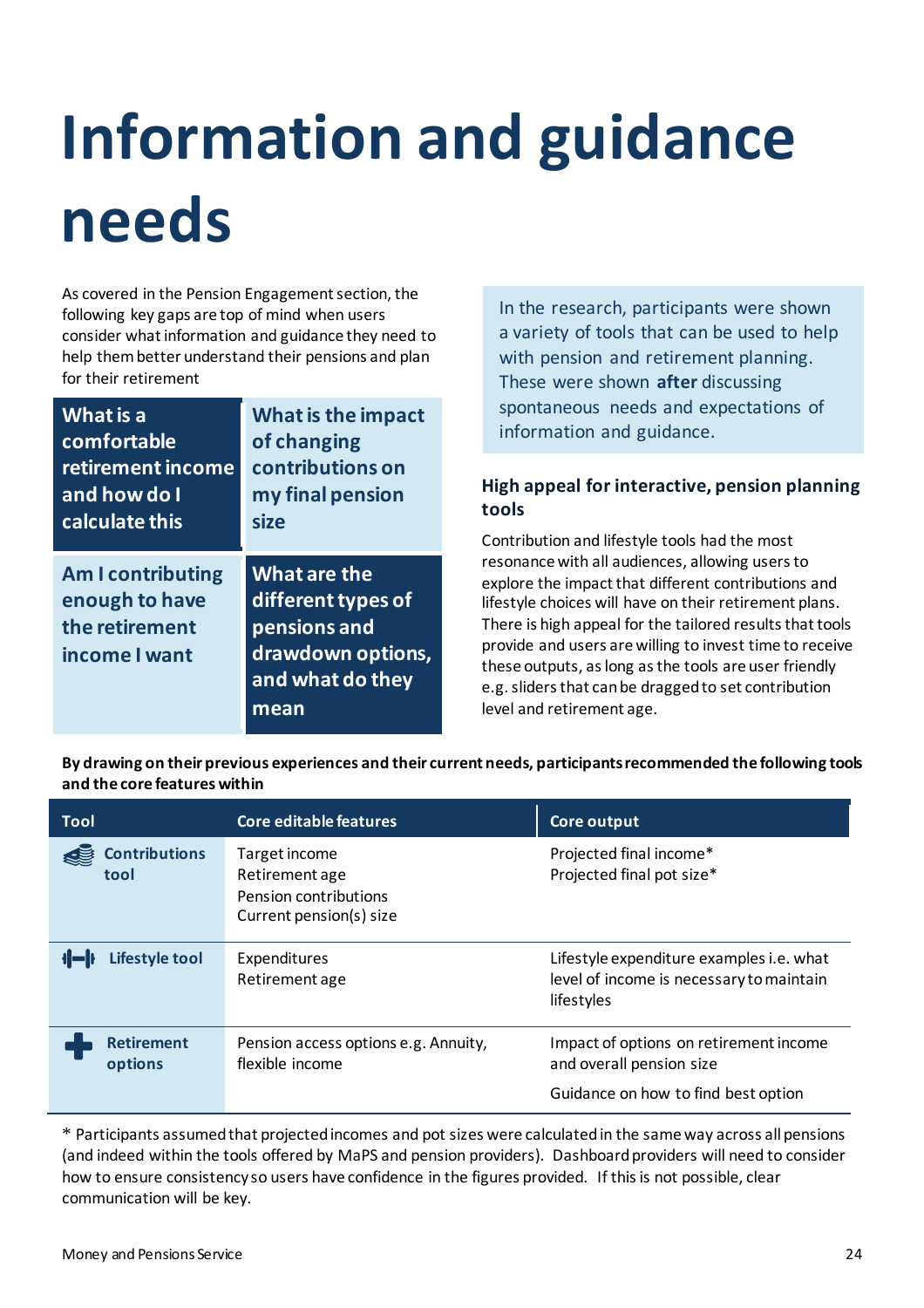Pension planning tools should be a core part of the further information and guidance offered to meet user expectations

### **The sophistication of tools should be tailored to the needs of the user**

For the majority of users and particularly the less engaged, an ideal pension planning tool makes it easy to input information and provides fast and easy to understand outputs. But while there is an overarching need for tools to be simple, there is appeal for the option to introduce further, editable factors into tools that allow users to explore retirement options in more detail. The higher engaged are more easily able to identify further levels of customisation and complexity to these tools they need to explore their retirement plans in more detail.

By providing these additional layers as optional addons, it can avoid overwhelming the less engaged and provide them with the choice to introduce additional parameters to the tool at their own pace, helping to build their confidence in how to use these tools and interpret the outputs.

Tools should be presented in their simplest format initially to be accessible across all audiences and engagement levels, with the ability to add greater layers of sophistication.



### **High appeal for a contribution tool that shows impact of changing contributions on retirement income across all audiences**

A contribution tool at its basic level is expected to provide simple and quick projected incomes, based on parameters users can edit using 'sliders'. Higher engaged users are more likely to suggest the inclusion of more advanced features, including:

- Impact of changing growth projections
- Setting different contribution levels at different life stages

• Changing risk levels of investments

To help support users, a contributions tool will need to clearly explain the assumptions used in the tool and how the final projected income is calculated e.g. is it based on purchasing an annuity.

### **Lifestyle tools are appealing but need to be customisable to feel relevant to the user**

Calculating the income required for different lifestyles in retirement is a frequent challenge among users, especially the lower engaged. Moreover, users struggle to envisage the lifestyle they would want in retirement and the pension income needed to support this. A guide to what levels of income are needed to support different lifestyles, as well as a tool that allows users to estimate income targets suitable to their current lifestyle has high appeal. At a basic level this would show minimum, moderate and comfortable lifestyles with overall monthly expenditures, followed by a breakdown of key expenditures (e.g. food, leisure).

When shown examples of similar existing tools, users often find it difficult to relate to the lifestyles examples presented. A lifestyle tool that users can tailor to their own needs i.e. by removing/adding expenditures as required will provide a more personalised experience and increase engagement.

At a more complex level, potential users are interested in a lifestyle tool that could interact with their current pension projections to provide feedback on how close they are to meeting their retirement targets - as well as guidance on how to meet these targets e.g. increase contributions by x amount.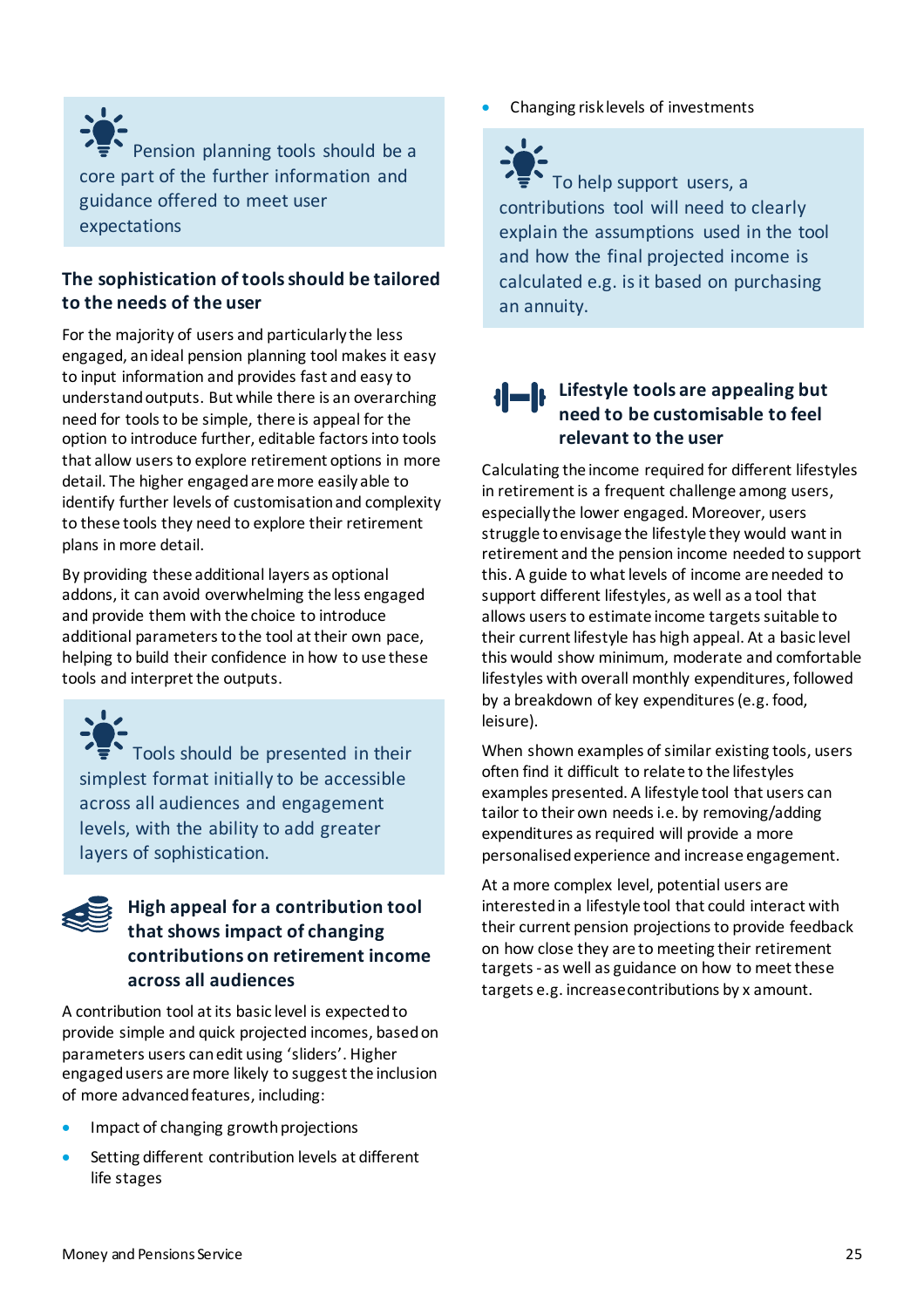"It would be good to get some more advice on what actually happens when you release your pensions and want money out of them, especially around the tax involved."

Male, 30, Starting out, High engagement

### **Users need guidance on the impact of taking money from their pension pot(s)**

Users have a variety of choices in how to access their pension pots and it can be difficult for them to understand how these choices can impact their final, retirement income**.** Frequent questions include:

- What different options are there and what is the difference? E.g. annuities, adjusted income
	- − What are the benefits/drawbacks of each?
	- − What are the tax implications?
- How will accessing my pension impact overall pension value and growth? E.g. taking out 25% lump sum

A tool that can show the impact of different retirement options on their projected income has high appeal, as well as links to guides to help them understand the pros and cons of each option, with links to further resources if they want to explore in more detail. Higher engaged users are interested in seeing a detailed tax breakdown of each retirement option so they can make more informed decisions.

"Some websites have an 'i' next to things and you press that and it gives further explanation of what that means. I think that would be helpful. Very clear, defined and simple explanations"

Male, 23, Starting out, Medium Engagement

### **Most users expect information and guidance will be written in simple, jargon-free language**

Across all levels of engagement, users occasionally struggle to understand how their pension is being managed, how it can be accessed and the definitions used by their pension providers. Topics that are a frequent source of confusion include:

- Annuities: How do these work in practice, what is the difference between annuity types and which one is most suitable?
- Adjusted income: How can this be calculated? What factors impact adjusted income?
- Charges: Are these competitive? Additionally, users can find it frustrating if ongoing charges are not transparent or easily accessible.

The concept of a FAQ/Myth Buster easily accessible across the dashboard and further information and guidance has high appeal, to help users understand any terminology and concepts they are unfamiliar with, dispel common myths and to deepen their understanding of pensions at their own pace. The majority of users want to see this guidance presented in easy to digest, bite-sized formats, which is clearly categorised so users can find the information that is most relevant to them. This can be supplemented by more detailed resources for the highly engaged to explore e.g. a PDF technical document

"[When accessing providers' sites] I ended up reading a lot of information that wasn't relevant, because my pension fund was nowhere near the amount it needed to be. So if information is categorised and you can click onto it and read it if it is relevant, I will retain that information a lot easier"

Female, 43, Thinking, Low Engagement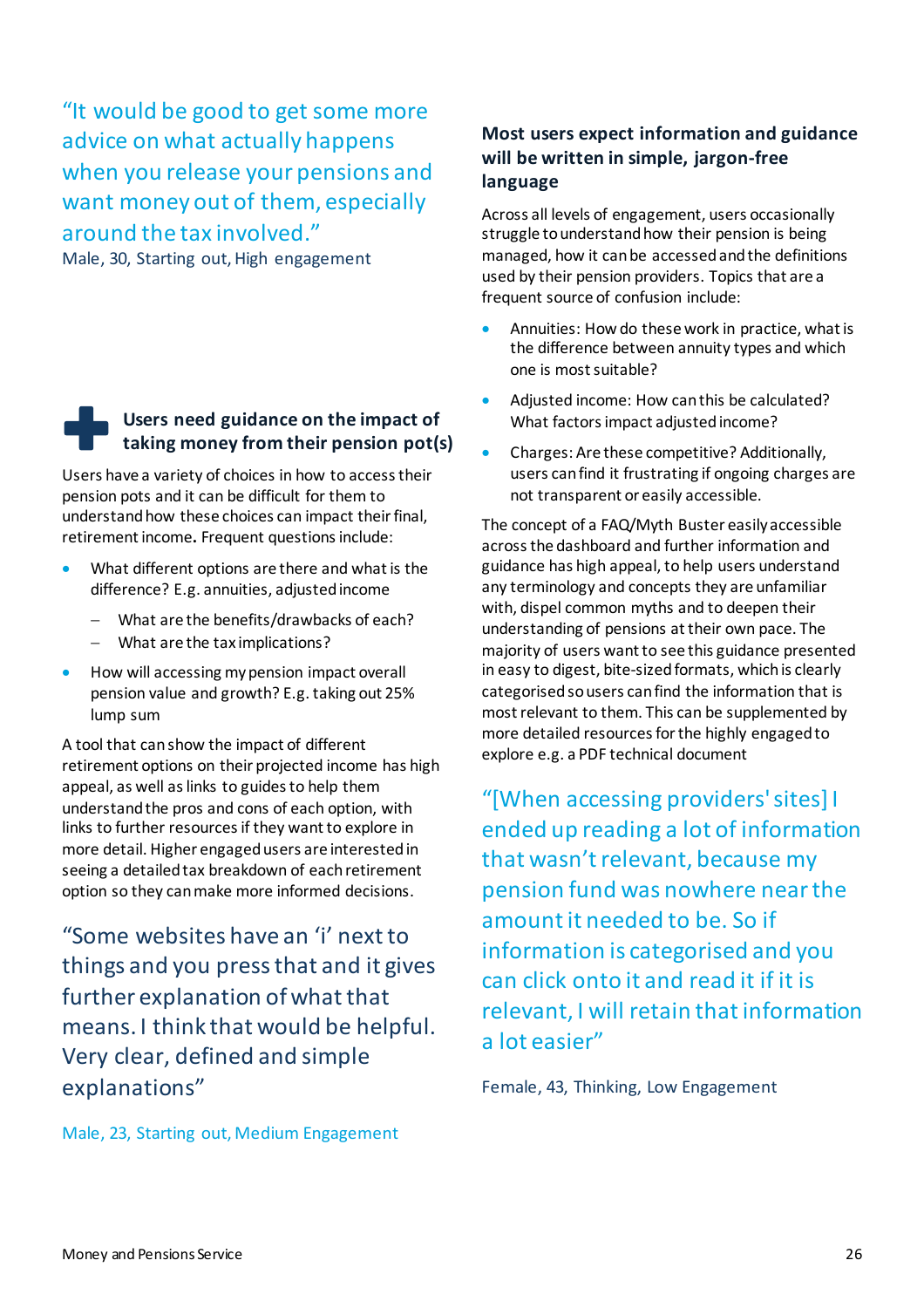### **Videos can help the lower engaged understand more complex information**

Narrated videos that visually represent complex pension topics are appealing across audiences, especially among the lower engaged, many of whom stated they find it easier to process ideas which are being talked through in jargon free language. Ensuring that text on the website is able to be highlighted and works with screen readers is important so that the dashboard and further information and guidance is more accessible to those who need additional support reading the information.

By providing guidance across a variety of formats, users are free to pick the method that feels most natural to them.

"I am dyslexic and if there is a lot of information, I find it a lot easier if it is read out and I can go through with it as it is being spoken. I seem to retain the information a lot better"

Male, 34, Starting out, Low Engagement

"When someone is talking, it brings it more to life. When I logged onto my NEST pension there were loads of PDFs, but it's hard to digest technical information from print. If someone is talking through and explaining it without the jargon, I find that more user friendly and easier to digest."

Female, 37, Thinking, Low Engagement

As highlighted in the 'Accessing support and guidance' section, there is appeal for information and guidance to be tailored to current retirement journey stages, with the option to explore further if needed - sousers can quickly find topics that are most relevant to them.



Information around different stages of the retirement journey should be easily accessible to allow users to read information on future/past retirement stages if desired

### **It is important for clear signposting that directs anxious users to additional, targeted support and resources**

Throughout the research, we observed some examples of more negative pension journeys as users explored their current pension pot sizes. These included;

- Shock at their projected income lower than expected given how long they've been contributing
- Uncertainty/worry about whether their projected income will be enough to live on
- Uncertainty/worry that they won't achieve the lifestyle they had hoped for in retirement.

Users on these journeys seek support and reassurance around:

- What changes they need to make to their contributions to increase their pension pot(s)
- Where they can go for further help and guidance

Users experiencing these concerns can often feel overwhelmed and it is important that information presented is clear, concise and easily accessible. In many cases, this audience finds the concept of one on one guidance with an expert very appealing to help guide them through this journey. It will be important for any guidance 'helpline' to be available across a variety of channels including telephone, video calls, web chat and email.

 Negative pension dashboard experiences will be broadly similar across life stages and therefore guidance and reassurance can be consistent across these stages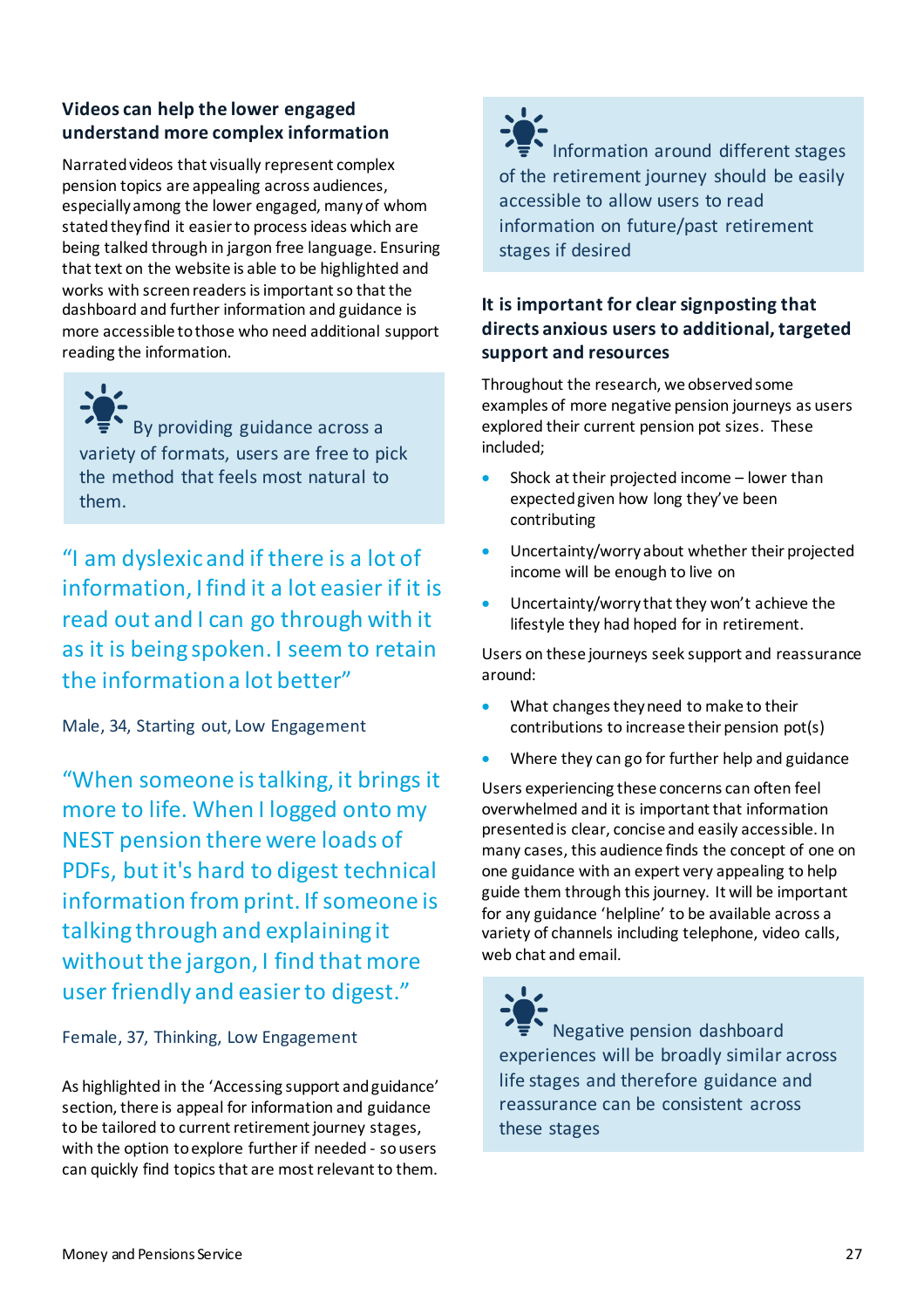# <span id="page-27-0"></span>**Ongoing engagement**

### **Dashboard and further support and guidance need to be accessible across multiple platforms/devices**

The research suggests that users are likely to be accessing both the dashboard and the further support and guidance across both computers/laptops and mobiles/tablets. While there is an indication that age has an impact on preferred devices for accessing the dashboard, this is not consistent.

Computer/laptop: some prefer these devices due to the larger screen - in particular this is valued when setting up/creating profiles, first exploring the site and reading a lot of financial information.

Mobile/tablet: For others, a mobile/tablet is preferred - often because it is a convenient and easy way to quickly check the dashboard for their latest pension data, although there is also openness to using this route for creating profiles. Newer fintech providers have demonstrated it is possible to create a frictionless set up process, previous studies by PwC Research have found. This accessibility has the potential to encourage greater engagement in the long term with their pensions.

### **There is appetite for prompts at key milestones in the pension journey**

In the research, participants were asked about their openness to receiving email/app notifications at various stages in their pension journey, encouraging them to revisit the dashboard and further support and guidance. This idea was received positively, particularly among the less engaged as it was felt to be a useful reminder given their pension(s) is not usually top of mind and will often be forgotten.

It is important that these reminders are relevant and of value to users. Examples of prompts that users would find useful included;

- Have you considered increasing your contributions?
- Is it time to lower your risk level on your pension?
- Have you thought about retirement yet? Learn more about your retirement options
- We haven't seen you in a while. Want to check you're still on track to achieving the retirement you want?
- Updates to pension regulation/law that could impact the user

The frequency of the prompts is another consideration. Most were happy to be sent notifications annually or at certain milestones in their pension journey. For example, prompting a user to revisit their risk levels every 5 years.

It is important not to bombard users as this can become an annoyance and have the opposite effect to keeping it top of mind - it can become 'white noise' and be ignored.

"I think prompts would be a really good thing, just one every now and again, maybe at certain ages suggesting you up your contribution and tell you what that would increase the pension by"

Male, 61, Thinking about retiring, High Engagement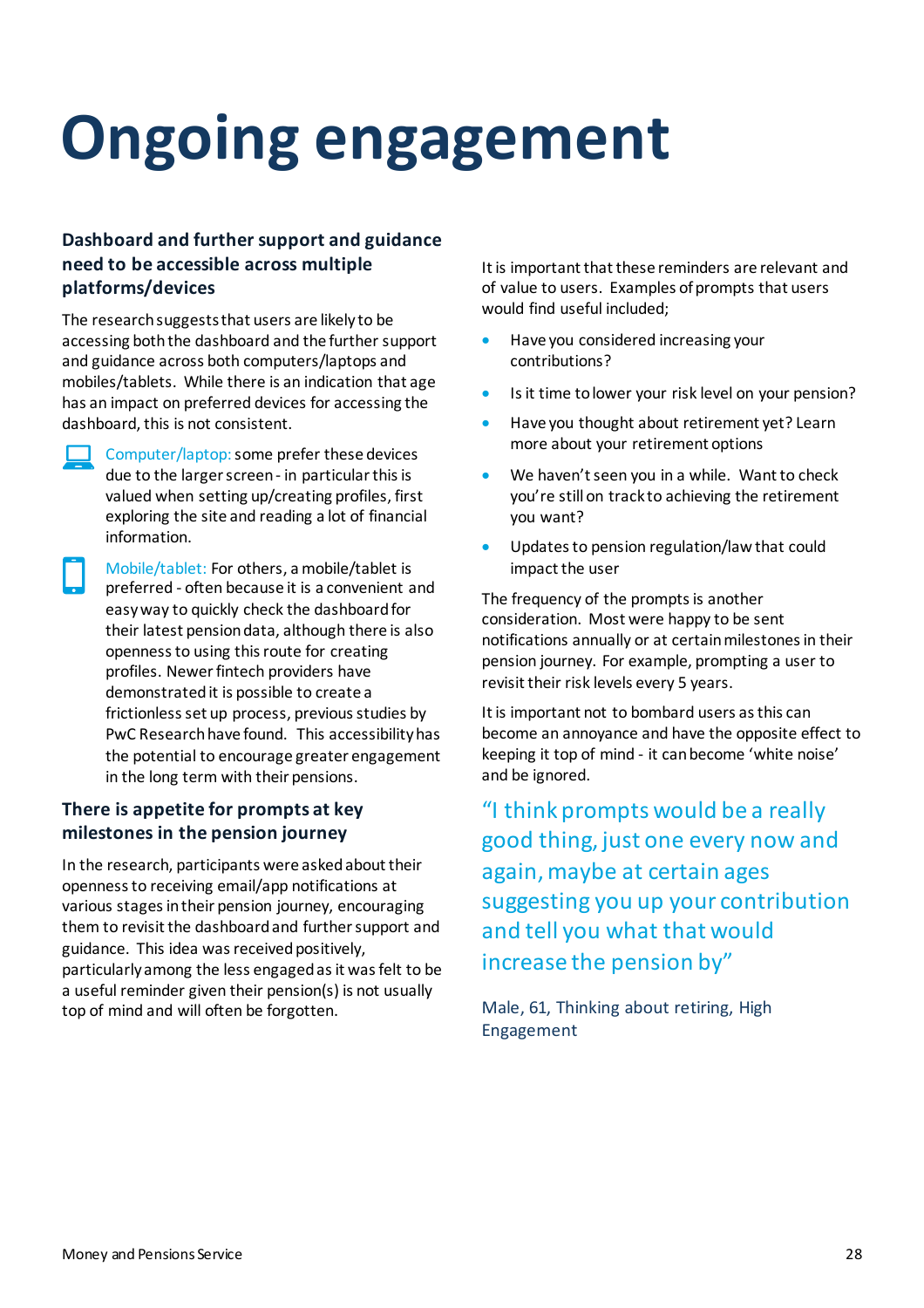

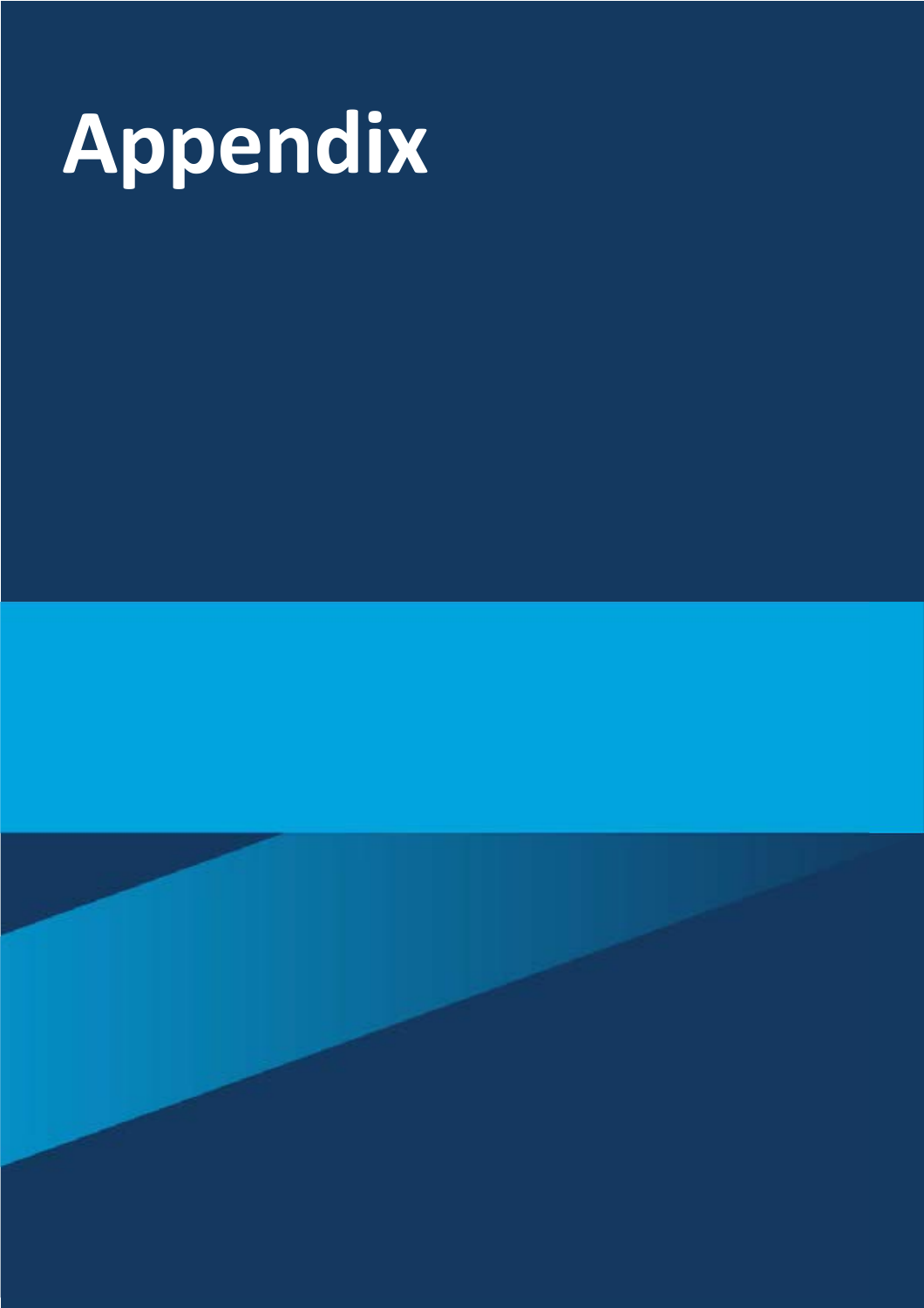# **Detailed methodology**

Qualitative in-depth interviewing was used to explore individual attitudes, behaviours, needs and expectations of a MaPS pensions dashboard in detail without group influence. The sensitivities involved in discussing pension specifics (e.g. pot values, product understanding and retirement planning) are better addressed in a 1-2-1 environment (or indeed as a paired depth where partners/spouses are involved in this process).

Conducting these depths in-home via video was felt to be appropriate given COVID-19, but it is also relevant as it reflects the way in which individuals will access the dashboard.

| <b>Hypothesis Lab</b>                                                                                                                                         | Initial interview<br>(15 minutes)                                                                                | Task completion                                                                                                                                                     | Reflective interview<br>(30 minutes)                                                                                                                                            | Analysis & reporting                                                                                                                                           |
|---------------------------------------------------------------------------------------------------------------------------------------------------------------|------------------------------------------------------------------------------------------------------------------|---------------------------------------------------------------------------------------------------------------------------------------------------------------------|---------------------------------------------------------------------------------------------------------------------------------------------------------------------------------|----------------------------------------------------------------------------------------------------------------------------------------------------------------|
| What                                                                                                                                                          | What                                                                                                             | What                                                                                                                                                                | What                                                                                                                                                                            | What                                                                                                                                                           |
| Half day interactive<br>٠<br>workshop for team<br>alignment<br>×.<br>Share previous<br>learnings and<br>hypotheses, identify<br>ideas to prove in<br>research | Discussion on general<br>٠<br>attitudes & behaviours,<br>and needs & wants<br>from a dashboard<br>· Set the task | Complete the task and<br>make any notes to<br>reflect on in the second<br>interview                                                                                 | Detailed discussion re:<br>٠<br>experience,<br>info/guidance gaps and<br>key questions.<br>Exploration of pensions<br>٠<br>dashboard concept, &<br>key information<br>required. | Initial PwC analysis<br>followed by combined<br>session<br>Preparation of a<br>PowerPoint debrief<br>Editing and production<br>of yox pops                     |
| Value                                                                                                                                                         | Value                                                                                                            | Value                                                                                                                                                               | Value                                                                                                                                                                           | Value                                                                                                                                                          |
| Scale - time to<br>۰<br>immerse in topic<br>Scope - discuss what is<br>٠<br>needed from the<br>project<br>Success - the "must<br>learns" "nice to<br>knows"   | · Spontaneous view on<br>dashboard needs<br>Getting participants<br>engaged with the topic.                      | Accessing of<br>٠<br>potentially unmet.<br>needs<br>Articulate unknown<br>٠<br>needs and wantre:<br>retirement & pension<br>planning<br>More meaningful<br>feedback | Reflective view for rich<br>٠<br>and in-depth insights.<br>A true understanding<br>٠<br>of what is required for<br>a pensions dashboard                                         | Collaboration and<br>iberation<br>All aligned with the<br>outcome and<br>recommendations<br><b>Wax pops to bring user</b><br>meeds and<br>expectations to life |

### **Fieldwork**

### **Initial interview (c.15 mins long):**

**To capture attitudes and behaviours in relation to their pension(s) and spontaneously explore needs and expectations of a MaPS dashboard. Participants were briefed on the task and provided with support where necessary. Engagement with pensions and retirement planning determines expectations and needs**

### **Task:**

To log onto their pension provider(s)'s site in their own time, review the content available and consider information/guidance provided vs needed, ease of understanding, further explanation required. This aimed to capture unconsidered needs and explore what information/guidance they would value.

### **Reflective interview (c.30 mins long):**

• More detailed discussion around needs/expectations of a MaPS dashboard (and where signposting is required) using what they had seen/ experienced from their own pension provider website(s) and other stimulus/prompts, including high level process maps, wireframes, dashboard mock-up, Hypothesis Lab ideas.

### **Stimulus**

• PwC Research and MaPS co-designed a dashboard mockup to use as stimuli in the reflective interviews, which was supplemented by a range of tool examples. See Detailed Stimulus section for examples used during the interviews.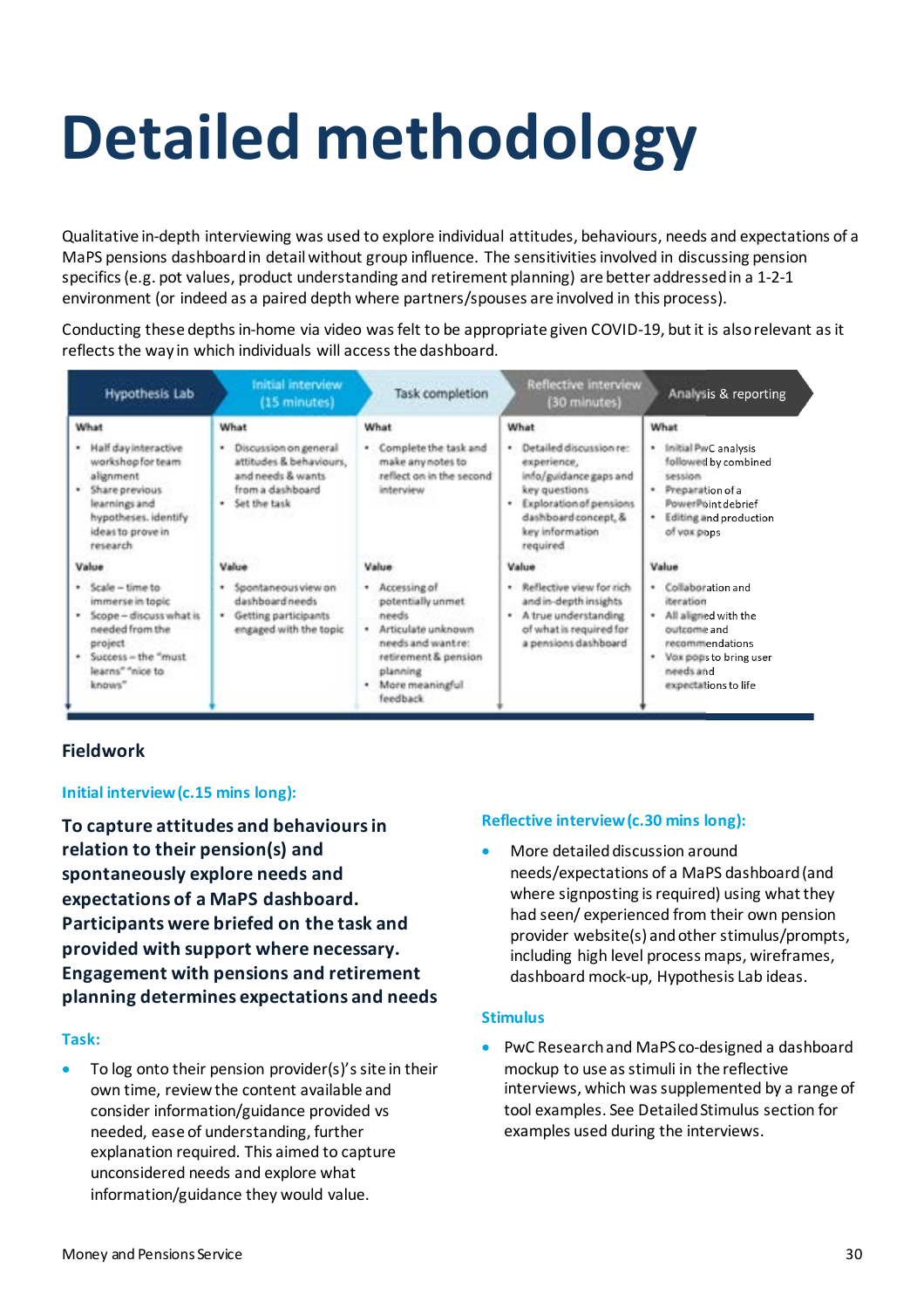## <span id="page-30-0"></span>**Detailed sample structure**

All participants recruited for this research had uncrystallised pensions (at least 1 or more pensions that they had not assessed yet) and had not yet retired, as this is considered to be the key target audience of the pensions dashboard. Sampling ensured a broad spread of demographics including age, socioeconomic group, age, location, work status, relationship status and the appropriate proportion of ethnic minority audiences for the area (Table )

As highlighted in the report, the sampling focused on achieving a broad range of pension arrangements and attitudes across these factors, so further quantitative research with a nationally representative sample would be needed to identify and validate any differences between groups.

In total, 60 participants were recruited for this research.

|                               |                                                 |                |                 |                | <b>Location</b> |                 |                |                         |
|-------------------------------|-------------------------------------------------|----------------|-----------------|----------------|-----------------|-----------------|----------------|-------------------------|
| Demographics/                 |                                                 |                |                 |                |                 | <b>Northern</b> |                |                         |
| Pension arrangements Audience |                                                 | <b>North</b>   | <b>Midlands</b> |                | South Scotland  | <b>Ireland</b>  | <b>Wales</b>   | <b>Total</b>            |
| <b>SEG</b>                    | ABC1                                            | 8              | 7               | 9              | 5               | 5               | 4              | 38                      |
|                               | C <sub>2</sub> DE                               | $\overline{4}$ | 4               | 4              | 3               | 3               | $\overline{4}$ | 22                      |
| Gender                        | Male                                            | $\overline{7}$ | 5               | $\overline{7}$ | 5               | 5               | $\overline{4}$ | 33                      |
|                               | Female                                          | 5              | 6               | 5              | 3               | 3               | 4              | 26                      |
|                               | Non binary                                      |                |                 | 1              |                 |                 |                | $\mathbf{1}$            |
| <b>Ethnicity</b>              | White                                           | 8              | 8               | 6              | 6               | $\overline{7}$  | $\overline{7}$ | 42                      |
|                               | Mixed or Multiple                               |                |                 |                | 1               |                 | 1              | $\overline{2}$          |
|                               | Asian or Asian British                          | $\mathbf{1}$   | $\overline{2}$  | $\overline{4}$ |                 | $\mathbf{1}$    |                | 8                       |
|                               | Black, Caribbean,<br>African, or Black British  | $\mathbf{1}$   | $\mathbf{1}$    | 1              | $\mathbf{1}$    |                 |                | $\overline{4}$          |
|                               | Other                                           | $\overline{2}$ |                 | $\overline{2}$ |                 |                 |                | 4                       |
| Career (D12)                  | 1 job in career                                 |                |                 | $\mathbf{1}$   | $\mathbf{1}$    |                 | 3              | 5                       |
|                               | 2-4 jobs                                        | $\pmb{4}$      | 6               | 8              | 4               | 5               | 3              | 30                      |
|                               | $4+$ jobs                                       | $\overline{7}$ | 4               | 4              | 3               | 3               | $\overline{2}$ | 23                      |
| <b>Pension Types (Q3a)</b>    | Defined benefit<br>pensions                     |                | 3               | $\overline{2}$ | 1               | 0               | $\overline{4}$ | 10                      |
| <b>Pension arrangements</b>   | 1 pension pot                                   | 6              | 4               | 5              | 4               | 3               | 3              | 25                      |
| (Q3c)                         | 2 pension pots                                  | 3              | 4               | 5              | 3               | 4               | $\overline{2}$ | 21                      |
|                               | 3+ pension pots                                 | 3              | 3               | 3              | 1               | $\mathbf{1}$    | 3              | 14                      |
|                               | Other sources of<br>income for retirement       | $\overline{7}$ | 4               | 10             | 4               | $\overline{2}$  | 3              | 30                      |
| <b>Pension wealth size</b>    | <£10k in pension                                | $\overline{7}$ | 4               | 2              | $\mathbf{1}$    | $\overline{4}$  | $\overline{2}$ | 20                      |
| (Q4)                          | <£10-25kin pension                              | $\overline{2}$ | 1               | $\overline{2}$ | 1               | 1               | 3              | 10                      |
|                               | <£25-50kin pension                              | $\overline{2}$ | 1               | 1              | $\overline{2}$  | $\mathbf{1}$    | $\mathbf{1}$   | 8                       |
|                               | <£50-150k in pension                            |                | $\overline{2}$  | 6              | $\mathbf{1}$    | 1               | $\overline{2}$ | 12                      |
|                               | £150k+in pension                                | $\mathbf{1}$   | 3               | $\overline{2}$ | 3               | 1               |                | 10                      |
|                               | Financial advisor for pension/retirement advice | $\mathbf{1}$   | $\mathbf{1}$    |                | $\mathbf{1}$    | 3               | $\mathbf{1}$   | $\overline{\mathbf{z}}$ |

Sampling aimed to recruit a spread of pension literacy across pension journey stages and a mix of socioeconomic backgrounds (Table 2)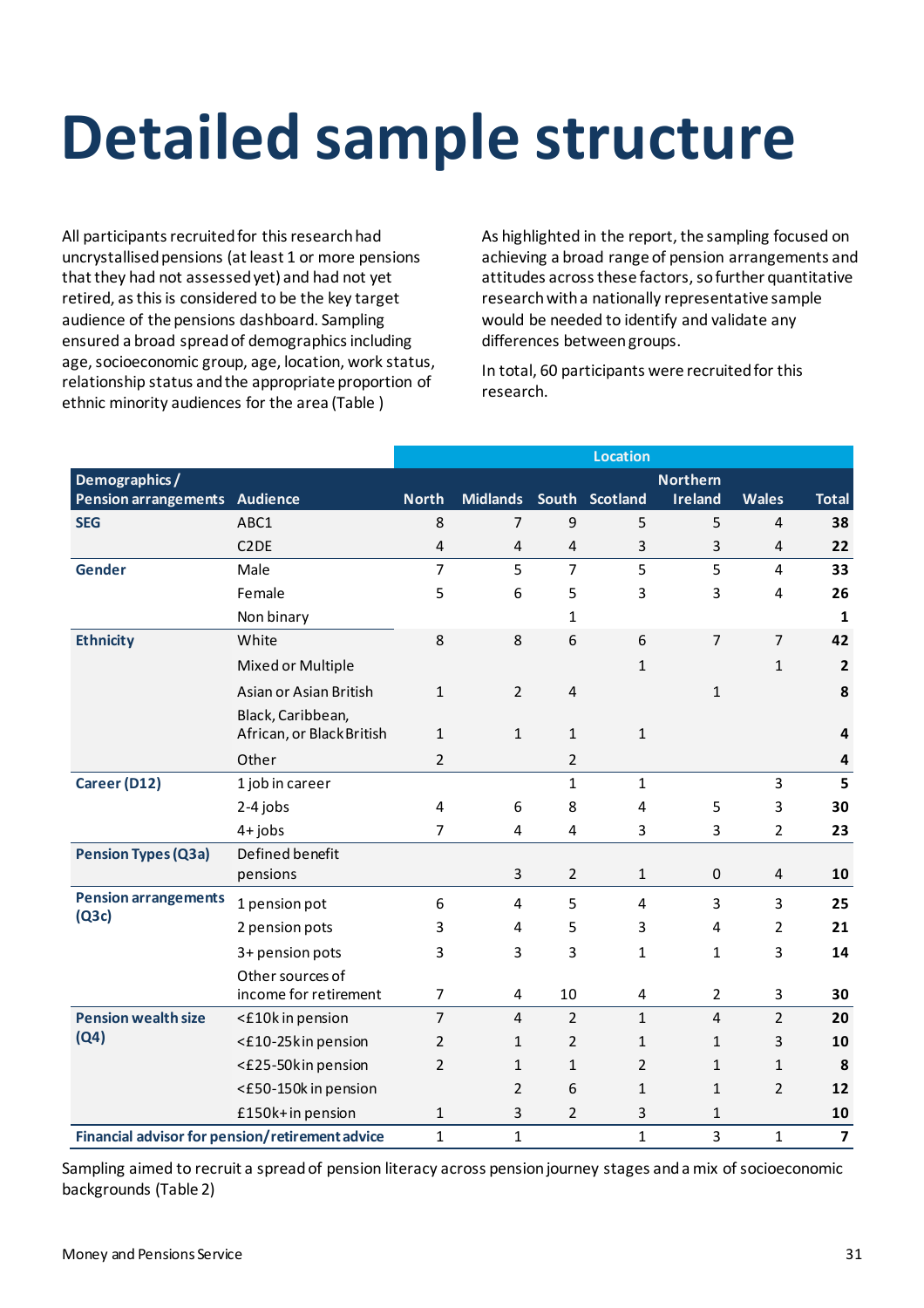### **Journey stages were defined as below:**

Starting out (21-34): I've just starting saving into my pension

Building (35-49): I am still building up my pension pot(s) but haven't started thinking about retirement yet

Thinking (50+): I am thinking about retirement (in terms of when and how to retire) but haven't made any long-term decisions (may or may not have accessed any of my pension(s) yet)

Retiring soon (50+): I am looking to retire soon but still have decisions to make (may or may not have accessed some of my pension(s))

Stated pension literacy was self-assessed and defined by asking how frequently participants engaged with their pension(s) provider and how much they agreed with the following statements:

- 1. 'I feel knowledgeable about pensions and how they work'
- 2. 'I have no problem understanding my annual pension statement and what I need to do to maximise my income at retirement'

High pension literacy - Strongly agreed and engaged with provider once a year or more

Medium pension literacy - Slightly

agreed/neither/disagreed and engaged with provider once a year or more

Low pension literacy - Slightly/Strongly disagreed and engaged with provider once a year or less

|                                 |                           |                | <b>Pension literacy (stated)</b> |                |                         |
|---------------------------------|---------------------------|----------------|----------------------------------|----------------|-------------------------|
| <b>Pension</b><br>journey stage | Socio-economic<br>segment | Low            | <b>Medium</b>                    | <b>High</b>    | <b>Total</b>            |
| <b>Starting out</b>             | ABC1                      | $\overline{2}$ | 3                                | $\overline{2}$ | 7                       |
|                                 | C <sub>2</sub> DE         | 3              | 3                                | $\mathbf{1}$   | $\overline{\mathbf{z}}$ |
| <b>Building</b>                 | ABC1                      | 4              | 4                                | 3              | 11                      |
|                                 | C <sub>2</sub> DE         | 3              | $\overline{2}$                   | $\mathbf{1}$   | 6                       |
| <b>Thinking</b>                 | ABC1                      | 4              | 4                                | 3              | 11                      |
|                                 | C <sub>2</sub> DE         | 3              | $\Omega$                         | $\mathbf{1}$   | 4                       |
| <b>Retiring soon</b>            | ABC1                      | 3              | 1                                | 6              | 10                      |
|                                 | C <sub>2</sub> De         | $\mathbf{1}$   | $\overline{2}$                   | $\mathbf{1}$   | 4                       |
| <b>Total</b>                    |                           | 23             | 19                               | 19             | 60                      |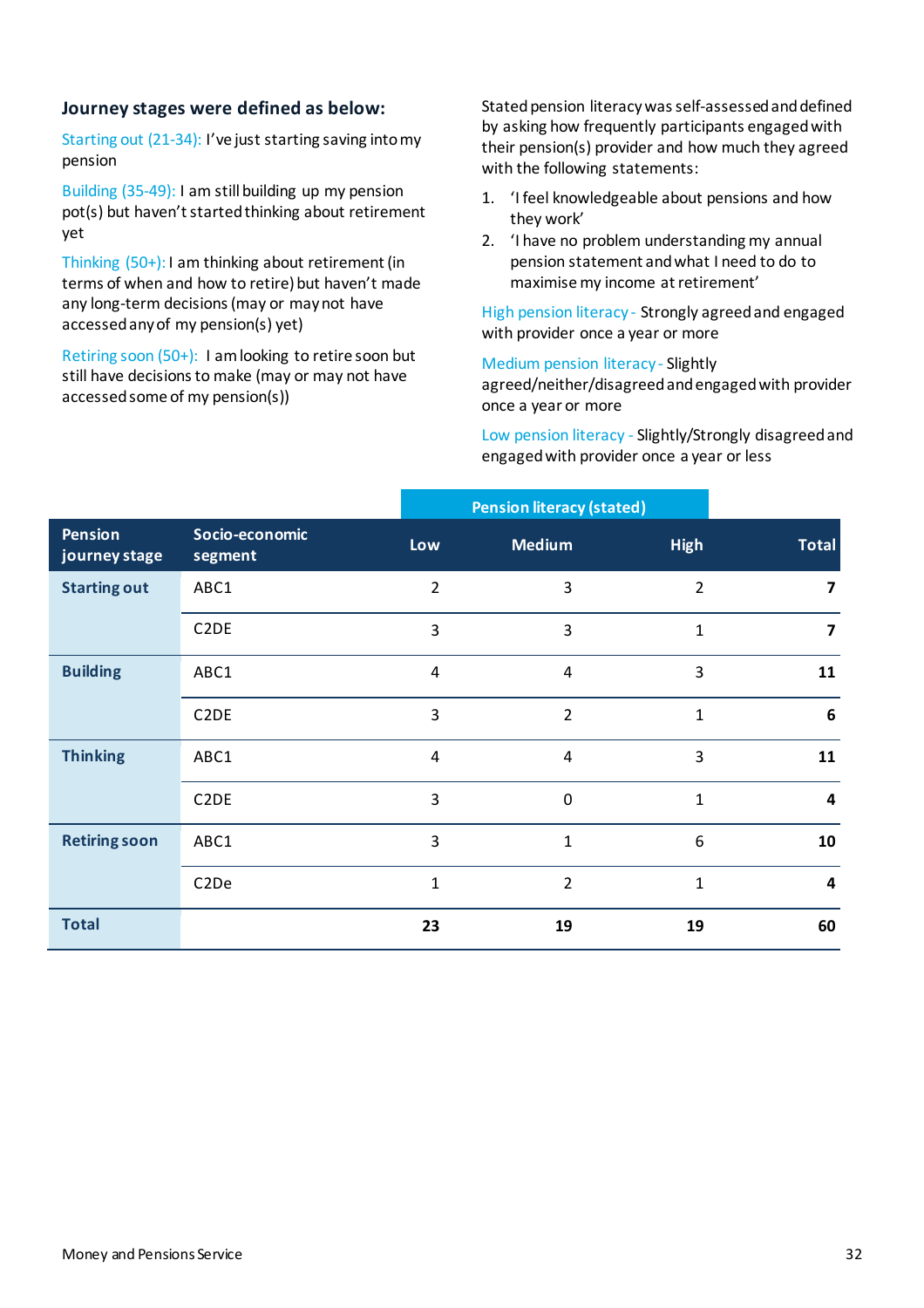# **Detailed stimulus**

### **Two step verification**

Identification process



### **Log in options**



### **Examples dashboard view**

| Where are you on<br>your journey?                                                        |                                                               |                                                             |
|------------------------------------------------------------------------------------------|---------------------------------------------------------------|-------------------------------------------------------------|
|                                                                                          | ¤                                                             |                                                             |
| Just starting out<br><b>Gholer 95 and still</b><br>starting for Indirectional<br>,,,,,,, | <b>Over NI and thinking</b><br>Mond when end how<br>to rating | I'm looking to relea.<br>Fue retired at uses<br><b>MONA</b> |
| <b>Broadwall lets at PM</b>                                                              |                                                               | Otters<br><b>B</b> Months                                   |
| Your total pension income                                                                |                                                               | $£1,048 = -$                                                |
| <b><i><u>State perceive</u></i></b>                                                      |                                                               |                                                             |
| Department for exirk and persions.<br><b>Note constitute</b>                             |                                                               | £676.80                                                     |
| Defined contribution permises                                                            |                                                               |                                                             |
| Genevusi suit Limited<br>Police AVISTO TENS                                              | $$39,797.00 -$                                                | £281.00                                                     |
| Dunclee Toys<br><b>Rokey (KLITIMFILE)</b>                                                | $$2,534.00$                                                   | $578 -$                                                     |
|                                                                                          |                                                               |                                                             |

**NB:** Pension totals and income figures were adapted according to participants journey stage and circumstances